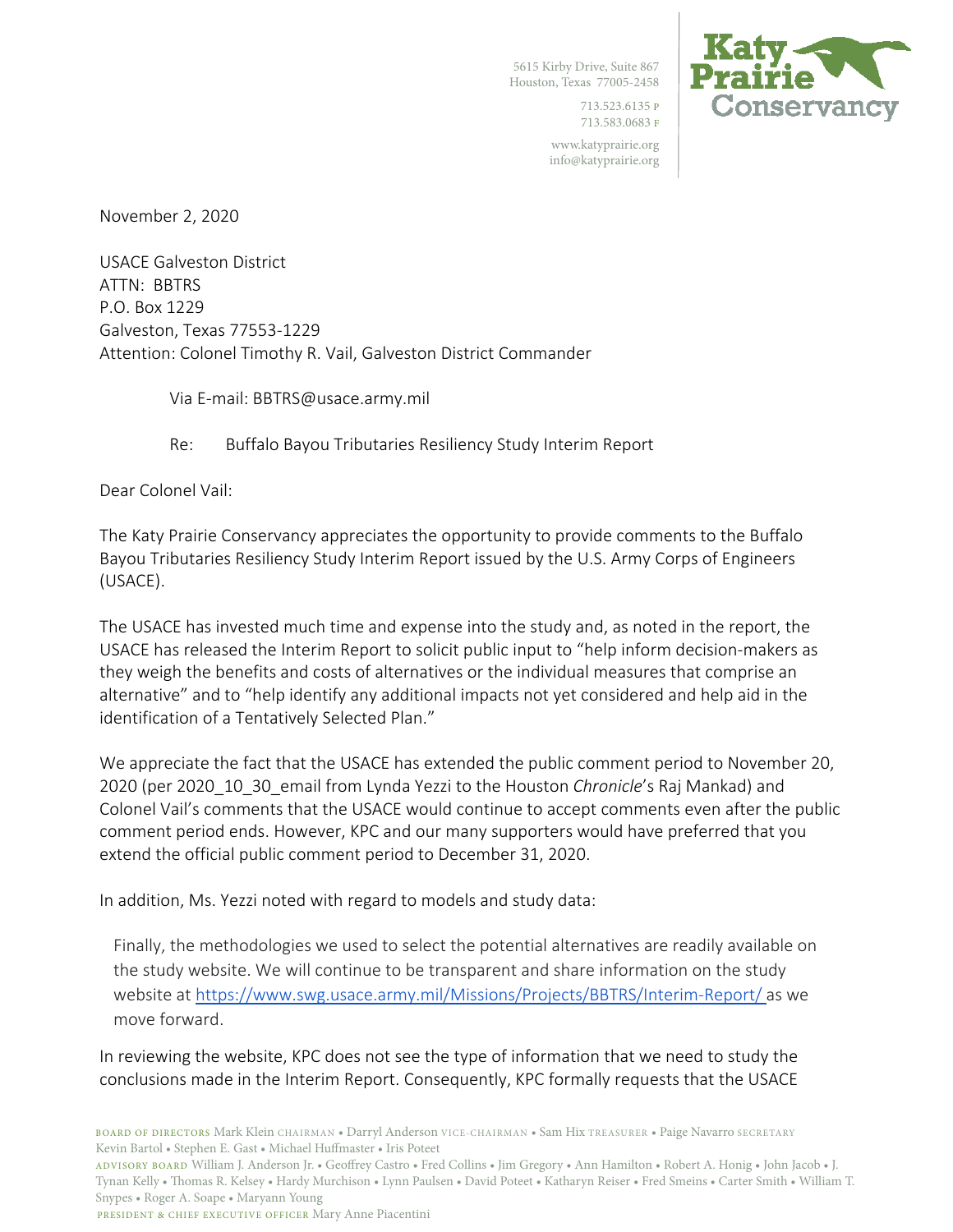November 2, 2020 Page 2 of 22

release the modeling work it did and any studies that it undertook or had available to come up with the conclusions identified in the Interim Report.

The Katy Prairie Conservancy has been working since 1992 to protect between 30,000 to 50,000 acres of the ecologically rich Katy Prairie in the Greater Houston region. The Katy Prairie Conservancy has already protected more than 18,000 acres on the Katy Prairie for the benefit of its wildlife and for the enjoyment of all Texans. Our mission is to preserve these lands in perpetuity so they can provide excellent habitat for the many upland and wetland species that live on or migrate through the Katy Prairie, while also ensuring that the public has access for recreational and cultural purposes.

In reviewing the USACE's Buffalo Bayou & Tributaries Resiliency Study Interim Report, we find that the USACE did not thoroughly consider natural infrastructure or nature-based solutions that could significantly reduce flood risk.

The Katy Prairie Conservancy supports a multipronged, nature-based solution with innovative engineering techniques *to slow and store water in Upper Addicks Watershed; absorb, slow and store water in Upper Cypress Creek Watershed; and store additional floodwaters in Addicks Reservoir*. We also support studying conveyance options that do not damage natural areas and natural resources. Nature-based solutions are cost effective, use or mimic nature, adapt to extreme events, and offer recreation, wildlife habitat, and significant social and environmental contributions for the community. These smaller, distributed, and decentralized flood reduction projects could be implemented incrementally and quickly and could handle the Cypress Creek overflow as well as capture additional floodwaters that would otherwise flow into Addicks Reservoir. Please see attached brochure and PowerPoint outlining The Prairie Solution to Reduce Flooding.

While the Katy Prairie Conservancy has identified solutions that are different than those outlined in the Interim Report, we would like to take this opportunity to comment on various recommendations noted by the USACE. We primarily focus on Alternatives 2, 6, and 8 but have also included comments on the other alternatives in conjunction with Houston Stronger.

### Alternative 2

One of the structural alternatives being studied by the USACE involves the construction of a 22,142 -acre Cypress Creek Reservoir enclosed within 30-foot berms which would significantly impact the Katy Prairie Preserve lands that have been protected by the Katy Prairie Conservancy with public and private support over the last 28 years. Below is an overlay of the proposed site depicted in the Interim Report on lands owned by the Katy Prairie Conservancy or protected by conservation easements held by the Katy Prairie Conservancy.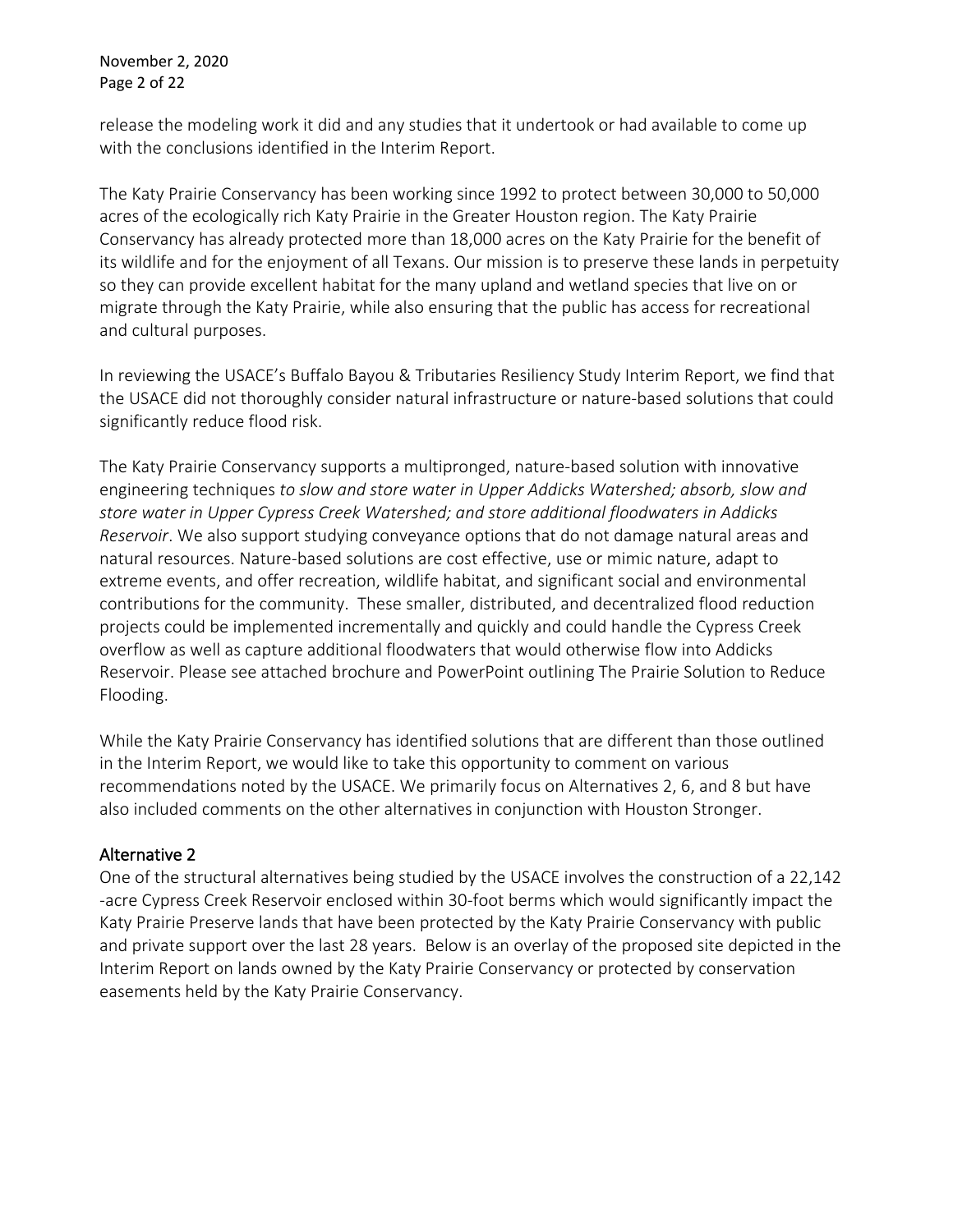

However, the map above does not show a reservoir area of 22,142 acres, it only shows a reservoir of slightly over 17,000 acres. Please provide a map of the exact boundaries of the entire reservoir and the amount of land owned or subject to conservation easements held by the Katy Prairie Conservancy which will be within the reservoir boundaries.

The report states that the overflow of the Cypress Creek watershed into the Addicks Reservoir would be reduced by the Cypress Creek Reservoir, but would need to work with other measures (such as channel improvements) to become effective system-wide. In addition, the report notes that the Cypress Creek Reservoir

- would take at least a decade or more to implement;
- does not meet the USACE major criterion of Benefit to Cost Ratio (in fact, it is the lowest of the structural alternatives offered [see Table 7]);
- would require that a local sponsor share a minimum of 35% of the costs; and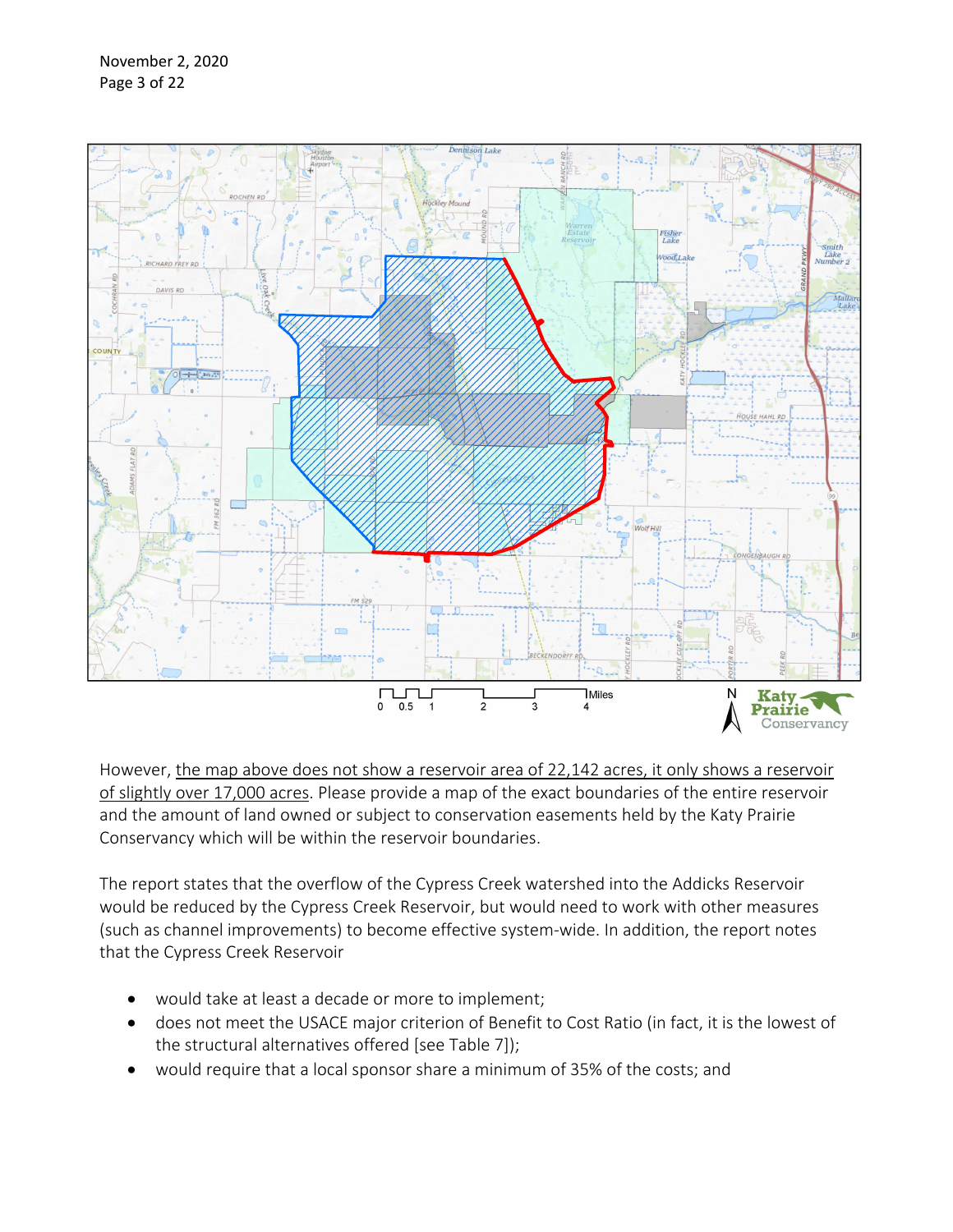• would also need a local sponsor to assume responsibility for operations and maintenance of the reservoir and dam [see page 169, and Water Resources Development Act of 1996, Section 202(a)(1)].

The Cypress Creek Dam and Reservoir structural alternative was included as Alternative 2 in the Interim Report. The reservoir was also included as part of Alternative 8, which includes both a Cypress Creek Dam and Reservoir and the Buffalo Bayou Channel Improvements proposed as Alternative 6. Neither Alternative 2 nor Alternative 6 are viable plans for a number of reasons, including:

- significant environmental impacts;
- complete failure to meet the USACE's benefit cost requirement;
- lack of a local sponsor to fund, operate, and manage the alternative; and
- significant community opposition.

While the "Third Reservoir" has provided an easy sound bite as a potential solution to the flooding in Addicks and Barker reservoirs and downstream flooding on Buffalo Bayou, the USACE's Interim Report shows that such a project would not eliminate flooding either upstream or downstream of the reservoirs. Even when the Buffalo Bayou Channel Improvements and the Cypress Creek Reservoir and Dam are combined, the USACE noted they do not solve the problem. As stated in the Executive Summary: "None of the alternatives reduce the peak of the 0.002 AEP flood below the government boundary at either reservoir. However, alternatives reduce flood duration above government land, which helps reduce recovery time but does not meaningfully reduce property damages and life safety risks."

# The "Third Reservoir" concept has been offered as a seemingly simple solution, yet the data and analysis available to us show that the Cypress Creek Reservoir is not a viable project. We request that this alternative be removed from further consideration.

## General Comments

Does Not Solve Problem. Most of the solutions proposed by the USACE, including this Cypress Creek Reservoir, will take a decade or more to implement. The Cypress Creek Reservoir would not solve the problem of the potential for continued flooding within the Barker Reservoir's nongovernment owned lands, nor of flooding down Buffalo Bayou. Thus, the risk of flooding within the reservoir pools on non-government-owned lands would remain a serious problem, such as in the event of another Harvey-level storm. As USACE notes, such a project would not eliminate flooding either upstream or downstream of the reservoirs. The USACE admits that its focused array of alternatives "… does not meaningfully reduce property damages or life safety risks." Please explain the data the USACE used to include these projects for further study.

When Alternatives 2 and 6 are combined, the results continue to leave significant residual property damages, and the majority of the benefits result from the conveyance improvements. The addition of the Cypress Creek Dam provides only a small incremental benefit over a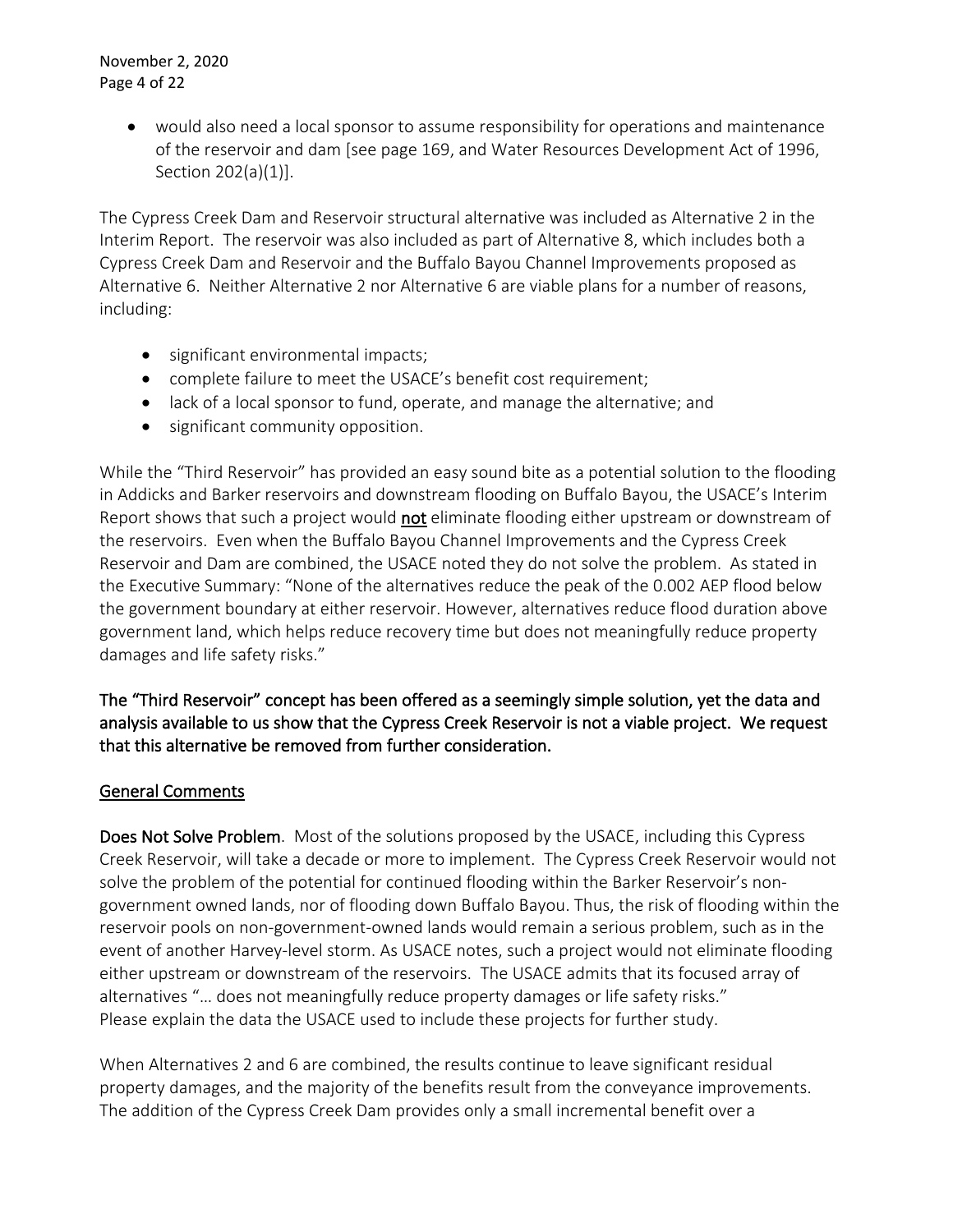November 2, 2020 Page 5 of 22

conveyance solution at triple the cost. Please explain the USACE's rationale for combining the two projects for increased cost and relatively low benefit.

### Alternative 2's 0.1 Benefit Cost Ratio does not come close to meeting the requirements under

federal law. None of the major infrastructure projects are close to meeting the benefit cost ratio that justifies this kind of public expense. The Cypress Creek Reservoir has the worst benefit cost ratios of the structural alternatives, at only 0.1. At a cost of \$2.1 to \$2.9 billion, the Cypress Creek Reservoir fails to meaningfully solve the issues of flooding in the Addicks Watershed. We urge the USACE to pursue solutions other than the Cypress Creek Reservoir that are more effective, less costly, quicker to implement, and provide community benefits.

### Alternative 8's 0.2 BCR does not come close to meeting the requirements under federal law.

Alternative 6 (Buffalo Bayou Channel Improvements) leaves \$65.879MM in residual damages, and Alternative 8 (Alternative 2 Cypress Creek Dam + Alternative 6 Buffalo Bayou Channel Improvements) reduces damages to \$63.299 MM. This is an incremental damage reduction of only \$2.58 MM. This alternative is a non-starter if one were to consider only the cost (\$946 MM to \$1.2 B) and impacts of Alternative 6 Buffalo Bayou Channel Improvements. It is even more evident that the sizeable additional investment (\$2.1-2.9 billion) in the Cypress Creek Dam and all of the resulting environmental harm do not justify this small incremental reduction.

We request that the USACE provide its BCR calculation of Alternative 8, including the incremental addition of the Cypress Creek Dam & Reservoir, as if one were to assume that the conveyance option had already been constructed. Only with this information can the public fully understand and evaluate the resources involved and limited benefit of Alternative 8.

Siting in Cypress Creek vs. Addicks Watershed. The USACE noted that the only place that the reservoir would work was in the Upper Cypress Creek Watershed and that was determined because their technical team undertook research. The Katy Prairie Conservancy has studied the watershed in consultation with hydrologists at the Rice University SSPEED Center and has determined that the Upper Addicks Watershed would be a more effective location for placing flood reduction storage projects, since these projects would provide a 1-to-1 reduction in floodwater volume. Every one-acre foot stored in the upper Addicks Watershed reduces one-acre foot entering and having to be stored in Addicks Reservoir. Further, it appears that there is undeveloped land available for acquisition to locate such storage basins.

Retention storage in the Upper Addicks Watershed requires fewer acres with greater benefits than providing such storage in the Cypress Creek Reservoir. The most direct and beneficial location for providing additional retention storage is within the Addicks and Barker Reservoirs themselves. The USACE did not adequately look at providing significant additional storage in Addicks and Barker Reservoirs but only selected a few areas for excavation; a more thorough study should be undertaken to maximize the excavation opportunities that can increase storage in existing reservoirs located within government-owned lands.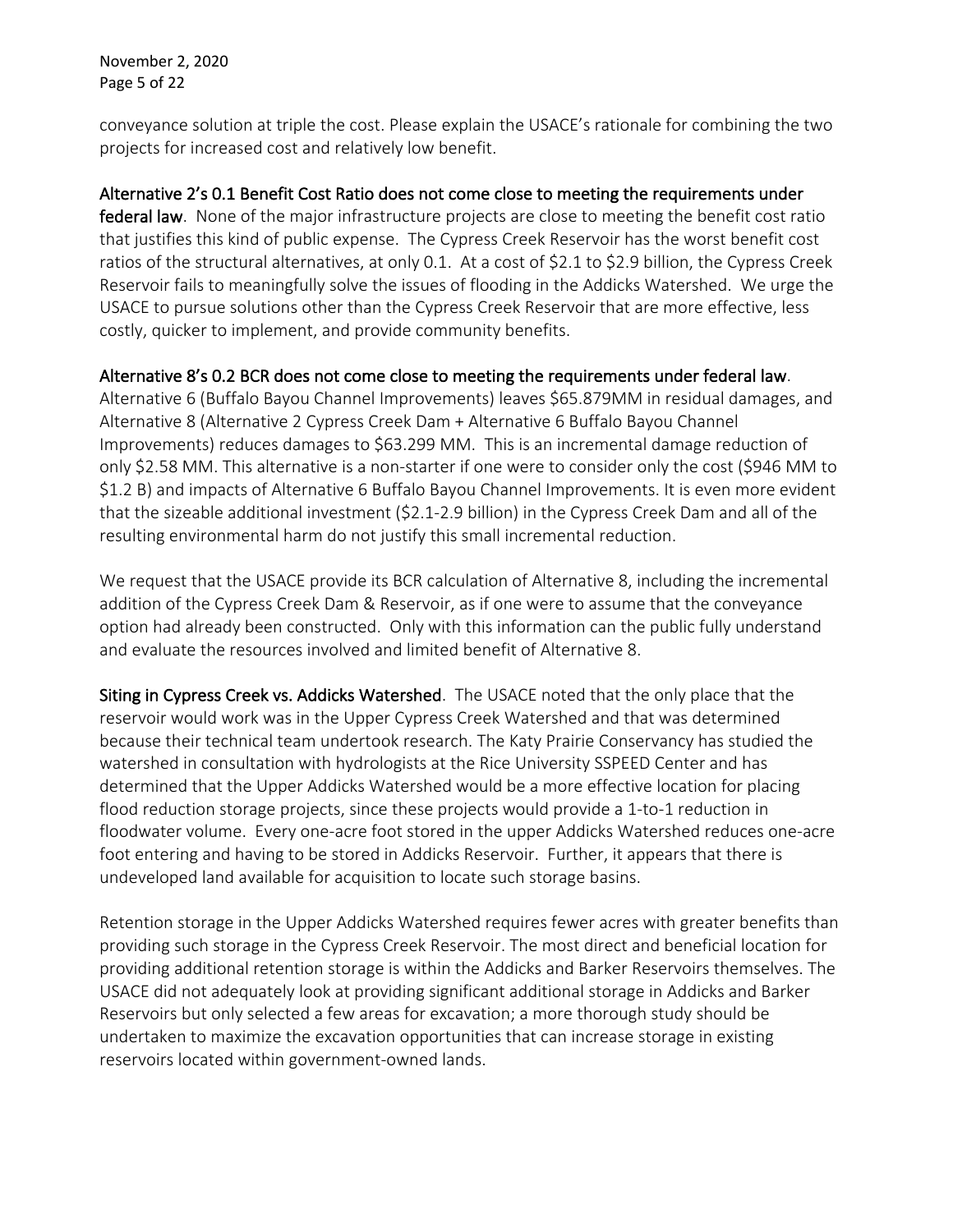November 2, 2020 Page 6 of 22

Siting nature-based projects in the Upper Addicks Watershed would not only avoid damaging the critical habitat protected by the Katy Prairie Conservancy, it would also result in the protection of new areas for wildlife habitat and recreation, as requested by the public during the scoping process.

Cypress Creek Dam Safety Risk. The construction of a dam on an active waterway poses inherent risks to those downstream – whether due to operational or structural failure, or whether a megastorm (or series of mega-storms) were to overwhelm the system. This risk is exacerbated due to the new development that would be encouraged by the construction of the dam; these additional structures would be constructed in lower areas that were previously within floodplains. The risk of a failure to the Cypress Creek Reservoir and Dam similar to what occurred during Hurricane Harvey would place new risk squarely on the residents of Cypress Creek downstream of the dam and also on the residents in the Upper Addicks Watershed (not only on the residents of the new homes that would be developed in lands that are in the current floodway and floodplains downstream of the dam, but also on those that are not currently in high-hazard areas). The USACE noted in the report that it does not put forward projects that transfer the risk from one area to another and yet, this is what seems to be recommended in this case. The USACE noted in the report that it does not put forward projects that transfer the risk from one area to another and yet, this is what seems to be recommended in this case. Please describe how the USACE will not transfer risk under this option.

Lack of Local Sponsor Makes Project Nonviable. The USACE has indicated that they would not operate the dam, and that a local governmental sponsor will be required to assume responsibility for operation and maintenance. No local governmental sponsor has come forward. This is not surprising, considering ongoing expense and responsibility, particularly given the real possibility of a dam failure in the Cypress Creek Watershed where none currently exists. In addition, the minimum 35% cost-share requirement would require such local government to fund at least \$735MM to \$1.015B of the project costs for much less in local benefit.

Environmental Losses. The Katy Prairie area which would be impacted by Alternative 2 is located in the middle of the Central Flyway and boasts more than 300 resident and migratory bird species; 110 species of mammals, amphibians, and reptiles; 600 species of wildflowers and grasses; and thousands of terrestrial insects and aquatic invertebrate species. The Katy Prairie has been designated a Global Important Bird Area by National Audubon – one of only 20 sites in Texas – due in large part to the incredible habitat available to upland species in decline on the prairie.

The Cypress Creek Reservoir would significantly impact the lands protected by the Katy Prairie Conservancy through ownership or conservation easements. While the USACE has not provided a map showing the entire location for the 22,142 acres, at least 11,000 acres – and likely more – of protected lands will become part of the Cypress Creek Reservoir & Dam should it be built. The construction of a dam would degrade the imperiled coastal prairie ecosystem both upstream and downstream from the embankment, damage the natural stream banks of Cypress Creek within the Katy Prairie Preserve, bisect the historic Warren Ranch, fragment the Katy Prairie Preserve to the detriment of wildlife and our community, without regard to the investment made by the public and private sectors over the last 28 years.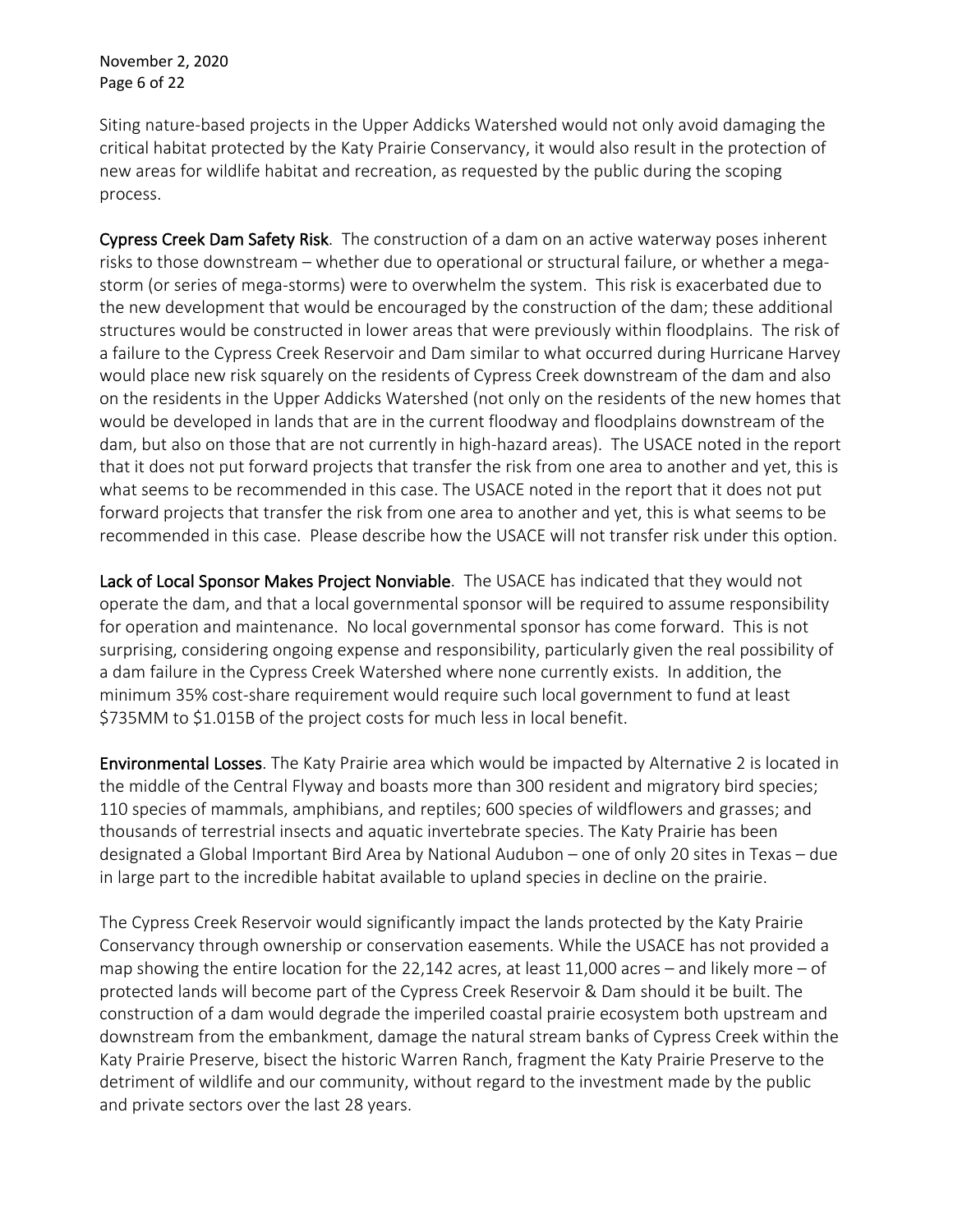As described on Appendix A, the Katy Prairie Conservancy has worked with a number of public and private entities over 28 years to protect this critical, rapidly diminishing habitat. The value of this area has been consistently recognized by federal, state, and local agencies over the last three decades, and substantial resources have been dedicated to preserving and restoring this ecosystem. Federal and private funding has helped acquire and protect the properties that are part of the Katy Prairie Preserve. These lands represent the last remaining stronghold of the Katy Prairie that historically encompassed the Houston area. Over nearly three decades, the Katy Prairie Conservancy has focused on protecting and managing these properties and has also received financial support to restore and enhance prairie and wetland habitat. The donated funds have allowed the Katy Prairie Conservancy to restore and enhance approximately 5,000 acres of wetland habitat and to begin extensive work to restore tallgrass prairie. This habitat that is critical to local and migratory wildlife species and also creates natural detention features and improves the water infiltration abilities of the landscape.

Impact on Coastal Prairie Habitat. The USACE has failed to recognize the value of historic native habitats of this area of Texas. As noted by Texas Parks & Wildlife Department "it appears that wetlands and woody-dominated habitats are more favorably evaluated than those habitats that are the natural climax communities for that area." Coastal prairies once covered an estimated 6.5 million acres of the Texas landscape. By 1937, 93% of this landscape was gone and today only 1% remains intact. The USACE has not adequately considered the value or impact of Alternative 2 on this imperiled ecosystem, not only upstream and downstream from the embankment, but also within the embankment and excavation areas.

Degradation of Imperiled Coastal Prairie Ecosystem Upstream of Embankment. The report references degradation of lands upstream of the embankment due to extended inundation. A highly regarded ecological expert, Steve Apfelbaum of Applied Ecological Services (AES), noted:

Having the land inundated by floodwaters at seasonally unpredictable times and for periods of time longer than a few days at a time will disrupt the life cycles of the protected rare ecosystems and species. If the inundation frequency, depth-durations, and timing are operated in a manner similar to Addicks and Barker Reservoirs this would:

- 1. Eliminate or displace the current reliable water infiltration, evaporation, and storage functions that the land currently provides for stormwater storage and flood damage reduction provided by the protected prairies and wetlands. Will result in the diverse ecosystem being simplified over time, including declines and losses of rare plants and wildlife.
- 2. Result in a decline in plant and soil biology diversity and as the flooding use increases, the health of the land declines, soils become less absorbent of flood water, and become compacted, and this typically contributes to increased rate and volumes of generate floodwaters, and increased downstream flooding.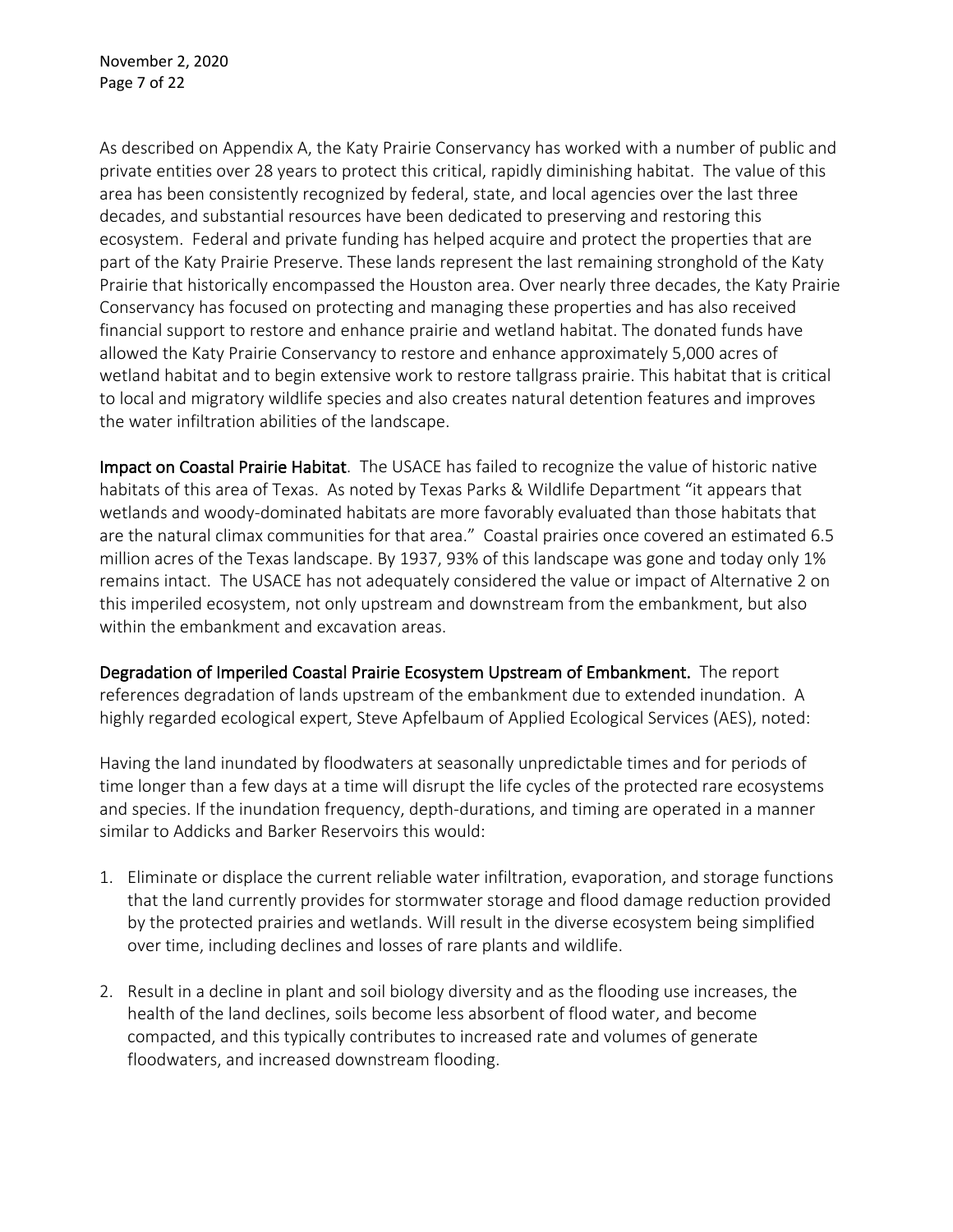November 2, 2020 Page 8 of 22

As stated by Texas Parks and Wildlife, the USACE has reported that the reservoir created by Alternative 2 would be inundated for 7 days following a 10-year rain event and up to 21 days following a 500-year rain event. These extended inundations, which would occur in more frequent rainfall events, will alter the hydrology and "not allow the persistence of the same high-quality prairie habitat that currently exists and is managed and conserved within the proposed reservoir footprint."

Degradation of Imperiled Coastal Prairie Ecosystem Downstream of Embankment. The report references the disruption of the hydrological connection for areas downstream of the embankment. The construction of an embankment would disrupt the flow of water to downstream wetlands, creeks, prairie potholes, and other riparian areas. By cutting off or altering the flow of water to these features, their long-term viability is threatened. These systems provide important habitat to many residential and migratory native species including mottled ducks, northern bobwhite, crawfish frog, western chicken turtle, and eastern spotted skunk among other species. Crawfish frogs are dependent on remnant prairie/wetland habitat. The western chicken turtle is another rare species found on the Warren Ranch and other Katy Prairie Conservancy properties and may be proposed as a candidate for listing under the U.S. Endangered Species Act. The western chicken turtle is also dependent on the shallow ephemeral wetlands found on the Katy Prairie. Removing natural inundation events from the flood plain will likely result in further residential development which would completely destroy the coastal prairie ecosystem in the area and put those homes in harm's way in the case of a major flooding event.

Embankment would impact Conservation Lands and bisect Warren Ranch and other Protected

Properties. The report fails to adequately describe the negative impacts of the embankment, which would bisect the historic Warren Ranch, the largest remaining working cattle ranch in Harris County; it has been in continuous operation since the 1870s. Construction would involve excavation of "borrow areas" and construction of a 30' tall and 55,000' long berm – disturbing the natural vegetation, native prairie areas, wetlands, and endangered Prairie Dawn habitat.

The proposed embankment and associated excavation are planned to cross directly over this historic cattle ranch, negatively impacting cattle operations and some of the last few remaining areas of truly undisturbed native coastal prairie. The land on which the embankment would be constructed, as well as the land from which material would be excavated, currently provides extraordinary habitat, including native prairies, natural wetlands, and wooded creeks. This project would cause those historically and naturally significant features to be altered beyond recognition and ultimately destroyed.

In addition to the Warren Ranch, neighboring conservation properties that are part of the Katy Prairie Preserve would also be divided by the berm. This area includes forested riparian areas along Cypress Creek as well as grassland mitigation and wetland projects funded by US Fish and Wildlife Service and Ducks Unlimited.

Impact on Threatened and Endangered Species. The USACE has failed to consider the impact on threatened and endangered species that reside on the Katy Prairie. As admitted by USACE, no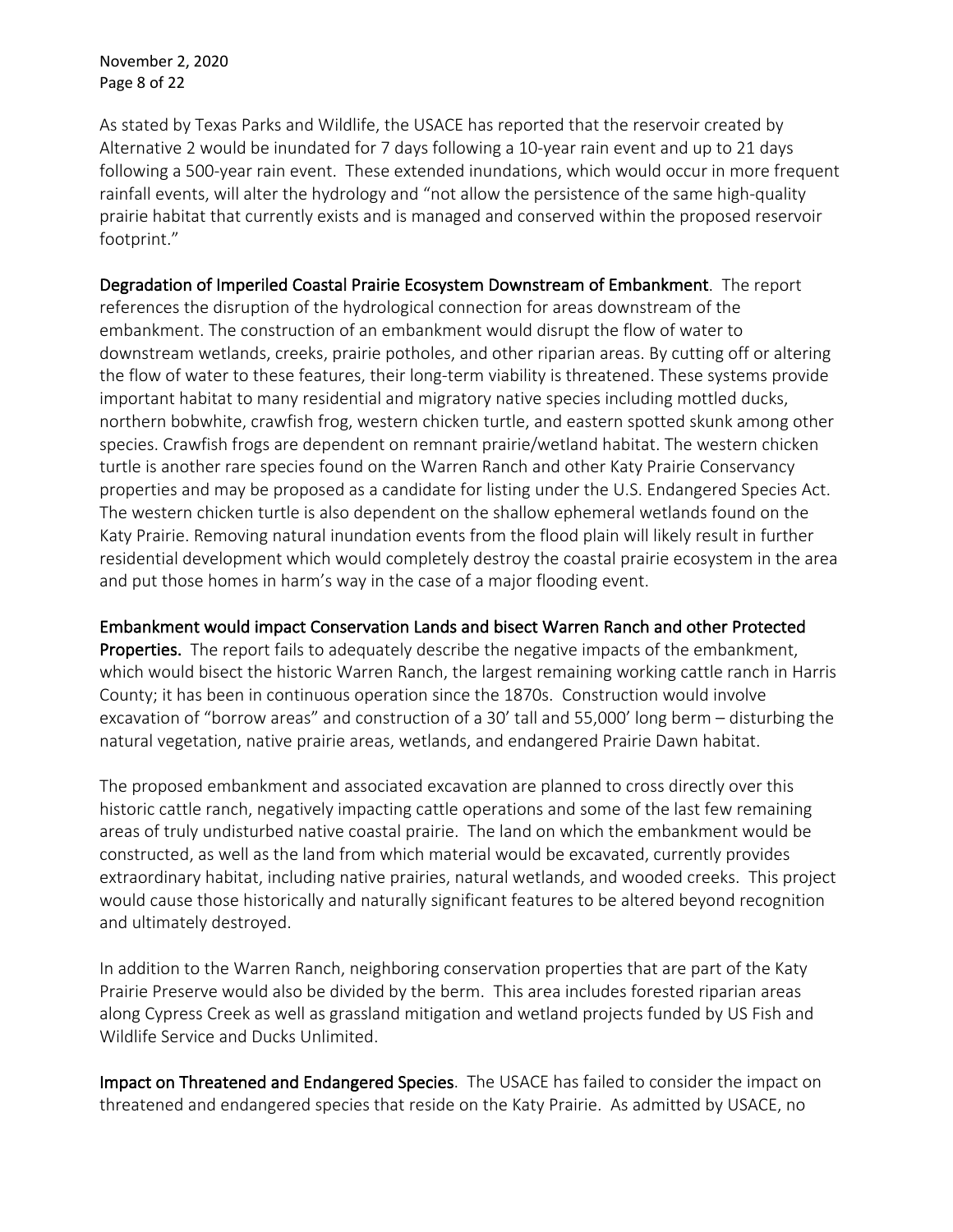field surveys have been conducted by the USACE project team regarding environmental impacts from Alternative 2. Texas Parks and Wildlife Department, which has conducted field visits to the Katy Prairie lands that would be damaged by the Cypress Creek Reservoir, has provided some information regarding its past field research. Texas Parks & Wildlife Department explains in its letter dated October 30, 2020 that the population of Texas prairie dawn, a federally listed endangered plant, "would be lost when habitat conditions become unsuitable following construction of Alternative 2." Other species of greatest conservation need as listed by Texas Parks and Wildlife would be affected, including the southern crawfish frog, the western chicken turtle, and the plains spotted skunk. Both the western chicken turtle and plains spotted skunk are under consideration by US Fish & Wildlife Service for Endangered Species Act protection.

Texas Parks and Wildlife "disagrees with the opinion that [Addicks and Barker Reservoir] habitats are higher quality than the native prairies that would be impacted under Alternative 2 or the riparian and in-stream habitats that would be impacted by Buffalo Bayou Channel Improvements (Alternative 6)." The project team must fully review the environmental damage that would occur from Alternative 2, including required mitigation and potential impacts to threatened and endangered species in Table 37 of Section 4.8 Evaluation of Preliminary FRM Measures.

Construction of this embankment for a reservoir would adversely impact the two amphibian species discussed above by irreparably destroying habitat for both the Crawfish Frog and the Western Chicken Turtle. Both species spend most of each year aestivating underground. Any digging, construction, or excavation would result in inevitable losses for both species. Recent observations at the Katy Prairie Conservancy revealed that excavation, even if at minimal depths, in prairie habitats can cause injury of individuals, direct mortality of individuals, or out-of-season movements of individuals, putting them at risk of predation or desiccation. In recent Texas A&M University studies on Katy Prairie Conservancy lands, researchers found that landscape parameters like wetland size and inter-wetland distances influence Western Chicken Turtle movements, and likely affect both dispersal and metapopulation dynamics – important components of the longterm viability of the species. In addition, any inundation or large-scale connected flooding of the area would result in permanent habitat loss for both species in several ways. Recent research that analyzed over 500 depth observations on Katy Prairie Conservancy lands revealed that Western Chicken Turtles rarely enter water deeper than 60 cm (~2 ft), even during the wettest periods. Deep inundation would result in either expulsion from aestivation habitats and subsequent drowning mortality or attempts to migrate from the area to eventual death (the vast majority of areas surrounding Katy Prairie Conservancy lands no longer have suitable habitat). It would also cause immediate mortality of all eggs in Western Chicken Turtle nests, and potentially drown all juveniles under one year old (in other populations, Chicken Turtles remained underground in the nest for about one year after hatching). Large-scale flooding of the area, even if only temporarily present, would also introduce game fish to any ephemeral wetlands on the site. Game fish are predators of Crawfish Frog adults, larvae, and eggs, and juvenile Western Chicken Turtles, and are direct competitors with both species for food. Both species are rarely observed in wetlands that have game fish. Alteration of these sites would also cause considerable financial waste for the state of Texas and its taxpayers, as the state has funded several ongoing research projects here in the interest of conserving these and other rare species. The site's pristine status is itself a rarity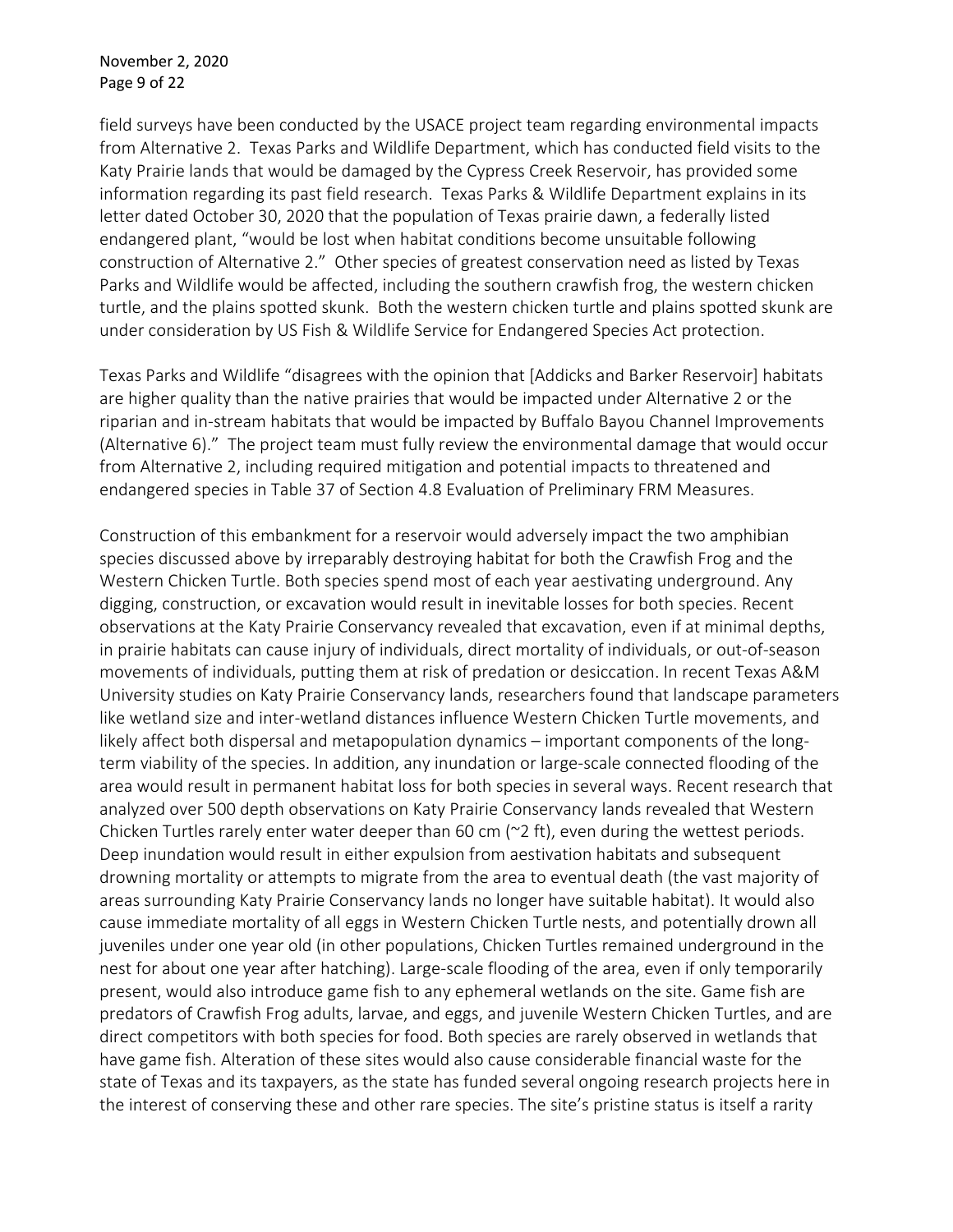November 2, 2020 Page 10 of 22

and serves the state as a foundational cornerstone parcel to inform conservation measures for prairie ecosystems throughout the state and ensure the longevity of this value for the taxpayers.

The construction of an embankment would also serve to fragment an area of contiguous habitat that has been assembled by the Katy Prairie Conservancy over the last 28 years. This fragmentation will serve to restrict the movement of many terrestrial species dependent on the coastal prairie wetland system as protected by the Katy Prairie Conservancy.

While we are fortunate that state agencies have conducted field studies on the Katy Prairie, their work was not conducted with the goal of understanding all of the impacts on the ecosystem and species that would be impacted by the Cypress Creek Dam and Reservoir. The impacts on the species of the Katy Prairie have not been adequately studied nor described by the USACE project team, and the finding of "Low" on Table 37 regarding "Potential impacts to T&E Species" is not based on data. The USACE has failed to comply with its established process.

Cypress Creek. Also impacted would be Cypress Creek, which remains in a natural wooded state from its headwaters on the Katy Prairie. The construction of a dam and spillway across Cypress Creek would interrupt and severely damage this natural creek and riparian corridor. Intact, wellconnected, and healthy functioning riparian corridors help keep water clean. Shade from riparian vegetation moderates water temperature which regulates the amount of instream dissolved oxygen available to support healthy aquatic life. Vegetation (plants) filters and processes pollutants, including nutrients, sediment and bacteria. These processes improve and protect the quality of the surface waters, which are the primary source of drinking water for our region. Forcing Cypress Creek to pass through a concrete spillway similar in size and to those at Addicks and Barker Reservoirs will damage this resource.

Land Fragmentation. The report fails to adequately describe the value of uninterrupted contiguous habitat. The excavation of "borrow areas" and the construction of a levee would result in an ecological scar across the Warren Ranch, cutting off thousands of acres from the remainder of the Katy Prairie Preserve. The Warren Ranch and adjacent Katy Prairie Preserve lands have a healthy population of Northern Bobwhite, Western Chicken Turtles, and Eastern Spotted Skunks, all of which are listed as Species of Greatest Conservation Need by Texas Parks & Wildlife Department. Adequate acreage and continuity of habitat is critical to sustaining healthy populations of these terrestrial species. Construction of a dam with associated borrow areas will further fragment a region that is already increasingly fragmented by development pressures in this region.

Impossibility of Mitigation. It will be impossible to mitigate the impacts to this system, as there are no other sites that can be acquired and protected of similar size and quality of the Katy Prairie Preserve, particularly within a one-hour drive from downtown Houston. Additionally, there is no way to relocate the wildlife populations that inhabit the area, and no way to replicate the unique habitat arrangement that the at-risk species rely on. If this reservoir is constructed, the Katy Prairie populations of Western Chicken Turtles and Eastern Spotted Skunks will likely never recover. The public must be informed of the extent and severity of the losses that would result from this action.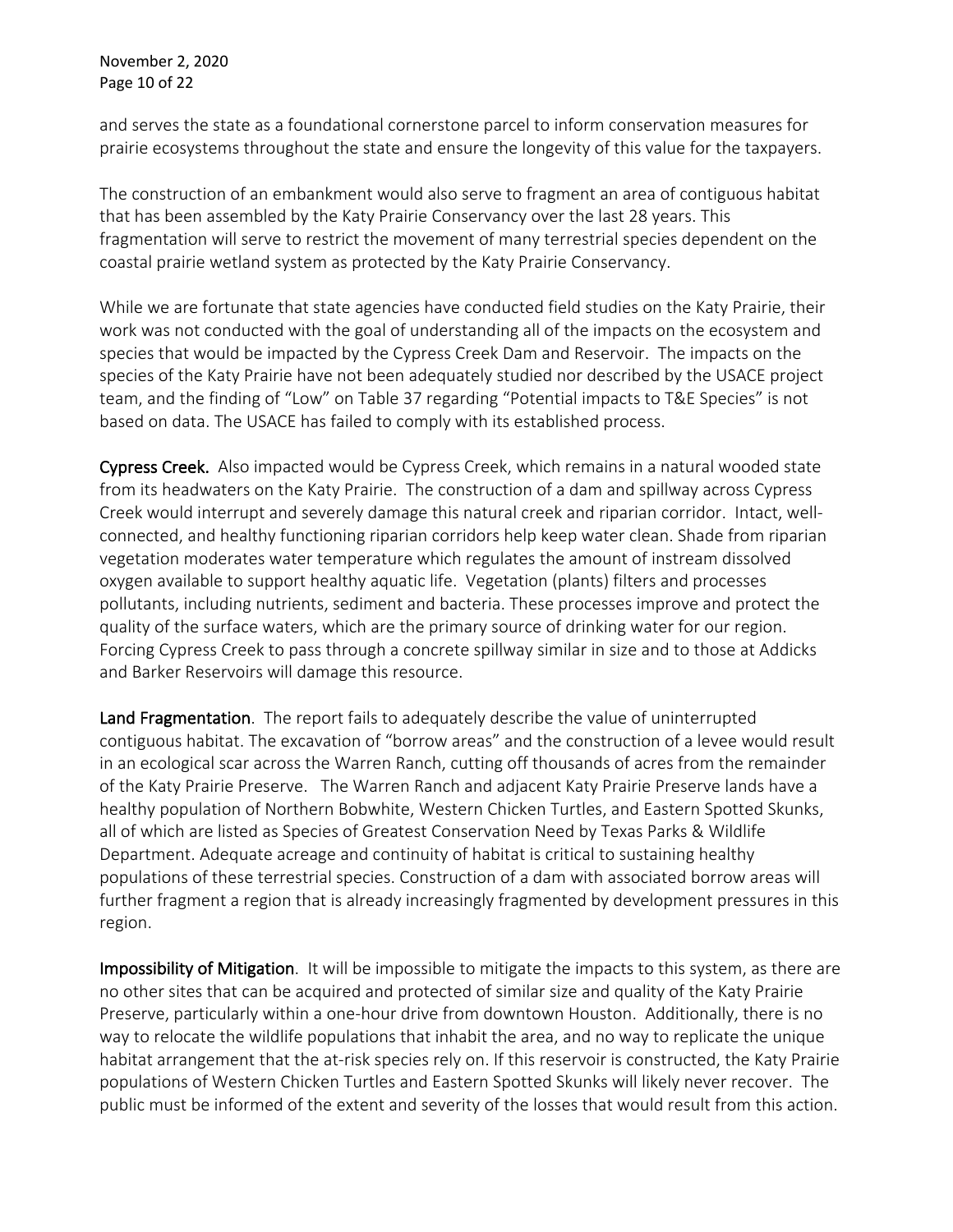November 2, 2020 Page 11 of 22

Per our estimates, at least 11,000 acres of protected lands will become part of the Cypress Creek Reservoir should it be built. Perhaps even more Katy Prairie land may be subsumed by the reservoir once we can determine the actual boundaries of the 22,142-acre reservoir. The required mitigation has not been adequately studied nor described by the USACE project team, and the USACE has failed to comply with its established process.

Alternative Solutions. The Katy Prairie Conservancy recommends using a series of smaller, distributed, and decentralized flood reduction projects that work to slow, absorb, and store water in the Upper Cypress Creek Watershed and the Upper Addicks Watershed through more natural measures – projects that could be implemented incrementally. These include floodwater retention through two small reservoirs (under 1,500 acres each) and by leveraging the retention capabilities of floodplains and floodways along Bear and South Mayde creeks in the Upper Addicks Watershed. In addition, expanding and restoring the Katy Prairie, identifying private lands for shallow detention, and creekside detention in the Upper Cypress Creek Watershed can also store floodwaters. Projects in these two watersheds would handle more than 130,000 acre-feet of floodwaters – capturing the Cypress Creek overflow from Hurricane Harvey-type flooding (approximately 50,000 to 60,000 acre-feet) spilling over into Addicks Reservoir, while containing an additional 80,000 to 90,000 acre-feet of floodwaters from rainfall and localized flooding. Flood mitigation efforts in the Upper Addicks Watershed provide a one-to-one benefit in floodwater reduction to Addicks Reservoir, while those in Upper Cypress Creek offer a 40% reduction in floodwaters flowing into Addicks Reservoir. Combined with natural storage in the Upper Cypress Creek Watershed and the available storage in Addicks and Barker Reservoirs on governmentowned land, the Katy Prairie Conservancy's proposal could provide adequate storage to handle a Harvey-type storm.

The USACE report has focused on large "Anchor Measures" and has screened ancillary measures. The USACE has stated that the screened projects were not of the scale required to handle floodwaters in a major storm event. The Katy Prairie Conservancy requests that the USACE provide the benefit cost ratio of the projects that have been screened. Further, the Katy Prairie Conservancy requests that the USACE consider the impact of aggregating multiple smaller projects and requests that the USACE study and provide the benefit cost ratio for nature-based projects such as those recommended by the Katy Prairie Conservancy.

## *Specific Comments/Questions*

## Table 3

Alt 2 – Does the cost of the reservoir include values based on when the project would actually be initiated, removal of then-existing structures, long-term operations and maintenance, and estimate of replacement activities? Estimates seem low, especially given that it may take more than a decade or two to initiate the project and appraisal district prices valued in today's dollars would no longer be accurate.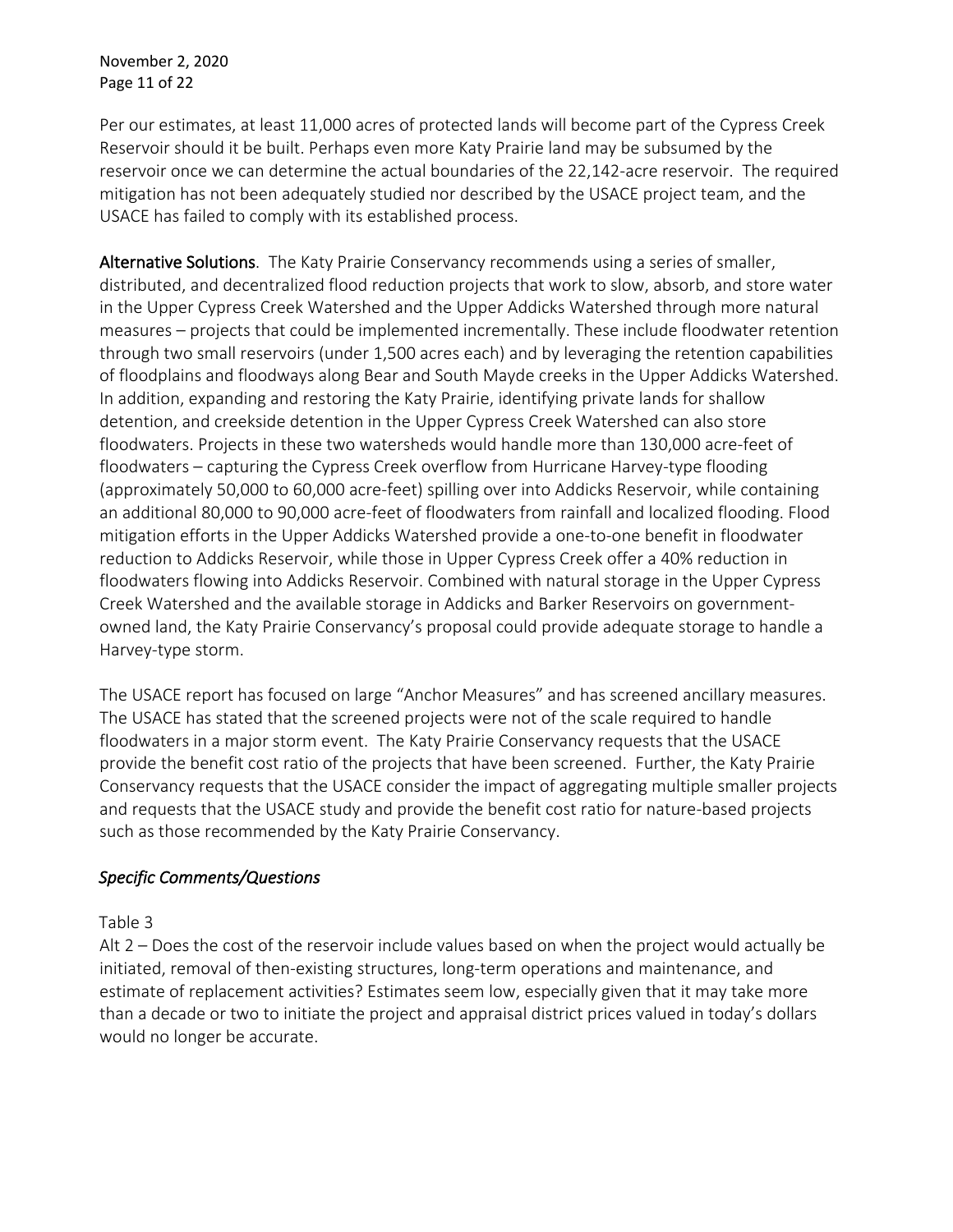November 2, 2020 Page 12 of 22

Page 66 - The USACE noted in the report that it does not put forward projects that transfer the risk from one area to another and yet, this is what would be created through the construction of the Cypress Creek Dam, and the creation of a risk of dam failure on Cypress Creek.

Page 86, Table 21 – The Cypress Creek Dam cost numbers (\$1.6B - \$2.2B) don't appear to be consistent with the cost numbers (\$2.1B - \$2.9B) in Table 3 in the Executive Summary.

Page 87 – USACE notes that "restoration of one acre of prairie would offset the impact of two acres of single-family land use or an acre of commercial development." Does this not support restoring the prairie instead of placing a reservoir over it? By preserving the work of the Katy Prairie Conservancy, restoring prairie coupled with employing smaller, distributed detention would become an additive flooding solution, rather than subtractive.

Page 88 – The Interim Report noted that prairie and wetland restoration could provide benefits to the watershed, but then stated: "For this study, however, land required for prairie and wetland restoration is outside the authorized study area." Why is land for prairie and wetland restoration within the upper Cypress Creek Watershed outside of the study area, when this part of the watershed is included in the study area as outlined in Figure7, pg. 23? We request that this alternative be considered.

Page 88 Table 22 – Does not acknowledge that you have to store much more water in the Cypress Creek watershed to get the same flood reduction benefits than if that same amount of water were stored in the Upper Addicks watershed.

Page 107 – Can the USACE detail how the impacts to T + E species are higher in Addicks and Barker than on the Katy Prairie? It should also be noted that we have asked the USACE if it actually did any on-the-ground evaluation of conservation values on the Katy Prairie; we are not aware of any such field visits.

Page 107 Table 37 – Here the USACE is claiming that the Cypress Creek Reservoir has system-wide benefits. We need clarification on how that is, since it seems that it primarily, if not exclusively, benefits Addicks Reservoir and then only to a certain extent (not a 1-to-1 reduction).

Page 107 – The chart shows required mitigation for Cypress Creek Dam as "M". Please explain the rationale for setting this as a "Medium" level of required acres of mitigation when this alternative will require over 7,500 acres of mitigation. Also please explain the potential mitigation plan for such a large amount of acreage.

Page 107 – This chart shows a "High" impact to T & E for the excavation of Addicks and Barker. We would like to understand these impacts. Do they affect both reservoirs equally? Why does this alternative get a "High" impact rating for excavating about 3,000 acres within the reservoirs, yet the over 7,500 acres of mitigation required for the Cypress Creek Dam alternative only gets a "Medium" impact rating?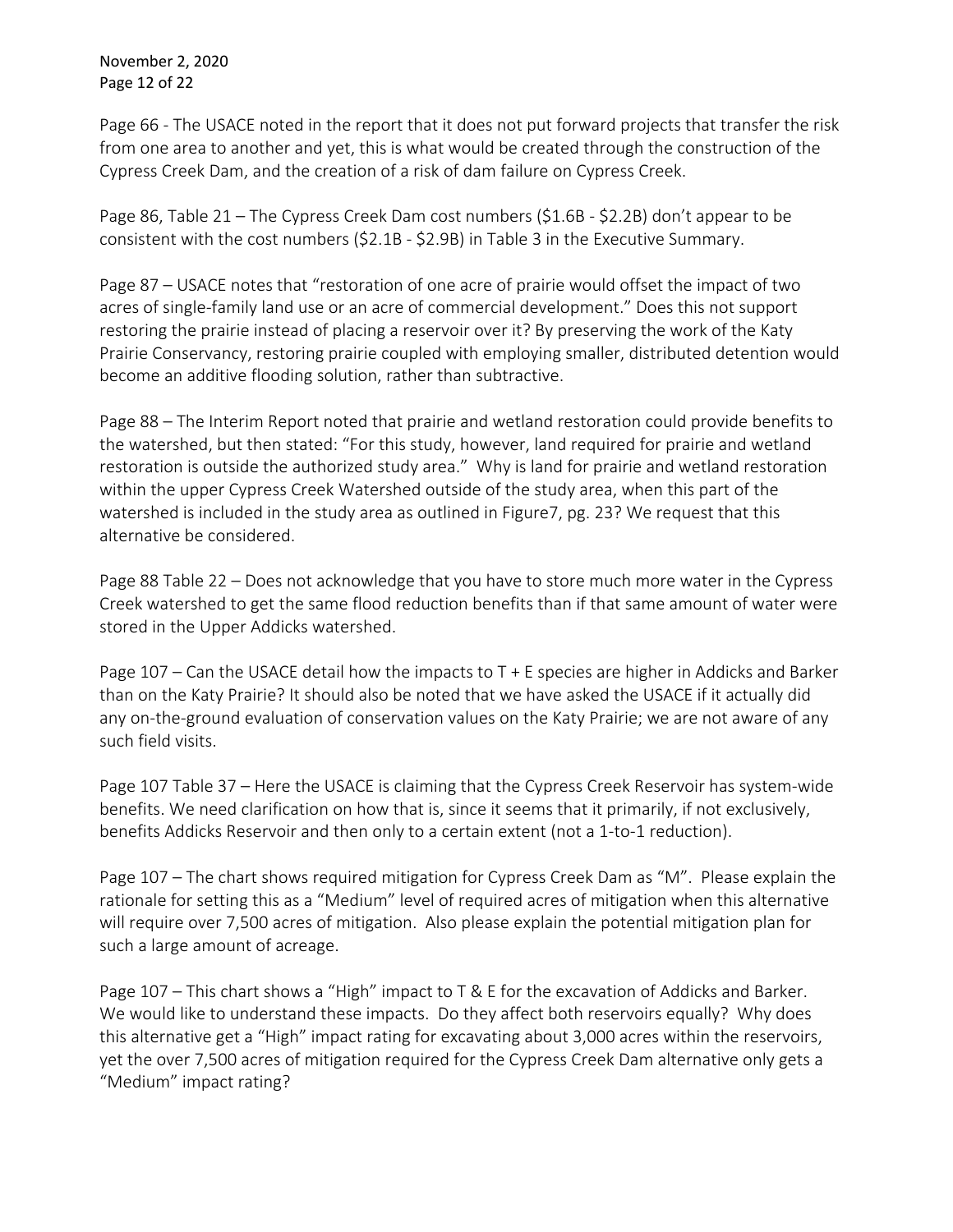November 2, 2020 Page 13 of 22

Page 109 – The description of the benefits of the Cypress Creek Reservoir states that "Initial screening level estimates for expected annual damages utilizing HEC-FIA are reduced by just under \$1 million in the study area." What does this mean? How does this compare to the stated \$37 million in annual damages avoided?

Page 109 – The Katy Prairie Conservancy requests more detail on why certain alternatives were screened but the Cypress Creek dam was not screened. Please provide the BCR information for all screened alternatives.

Page 110 – USACE notes importance of habitat and vegetation in the reservoirs but makes little mention of the importance of the same on the Katy Prairie. Also, there is a lot of Chinese Tallow within Addicks Reservoir. Much of what USACE claims is good about Addicks is truer of the prairie especially where a reservoir is proposed.

Page 110 –The removal of 10 feet of sediment, including all productive layers, is expected to drastically change the existing vegetation communities from dominance in trees and shrubs to herbs composed of species tolerant of low-nutrient disturbed soils, many of which are expected to be non-native or invasive. Already there are lots of tallow trees in the reservoirs. Couldn't the USACE do an assessment of where pockets of good habitat are and excavate around them? Creating an undulating bottom to the reservoirs is a reasonable concept, which in the long term may increase diversity by mimicking the historic undulations of the ground surface, rather than just selecting an area to excavate and then saying good habitat would be lost.

Page 112 Alternative 8 - The annual costs for the Cypress Creek Dam are estimated at \$231 million while the annual costs for the channel improvements are estimated at \$157 million. How is it that the annual costs for the total are only \$267 million, when \$157 million + \$231 million = \$388 million? Please explain whether ancillary measures are included in these costs.

Page 113 – The cost numbers throughout this document are not consistent. It should be noted that the costs of the Cypress Creek Reservoir are likely significantly higher, as the USACE indicated that the County Appraisal District values are being used to calculate land acquisition prices. Appraisal district values have significantly lagged behind the actual market prices in this area due to the fast pace of development, and actual costs would be higher than indicated – even if the project were constructed today. Give that the project may take years to be initiated, land prices would most likely be much higher in future years than estimated in the report.

Page 112 – Much lower annual operating costs for Katy Prairie Conservancy's alternatives would be expected given use of nature-based solutions wherever possible. Further, operations and maintenance would be less costly because natural infrastructure is inherently resilient and can withstand extreme weather events.

Page 114 – What is the full cost of the Alternative 8 – Combination Plan and how much of the benefit is from the ancillary measures?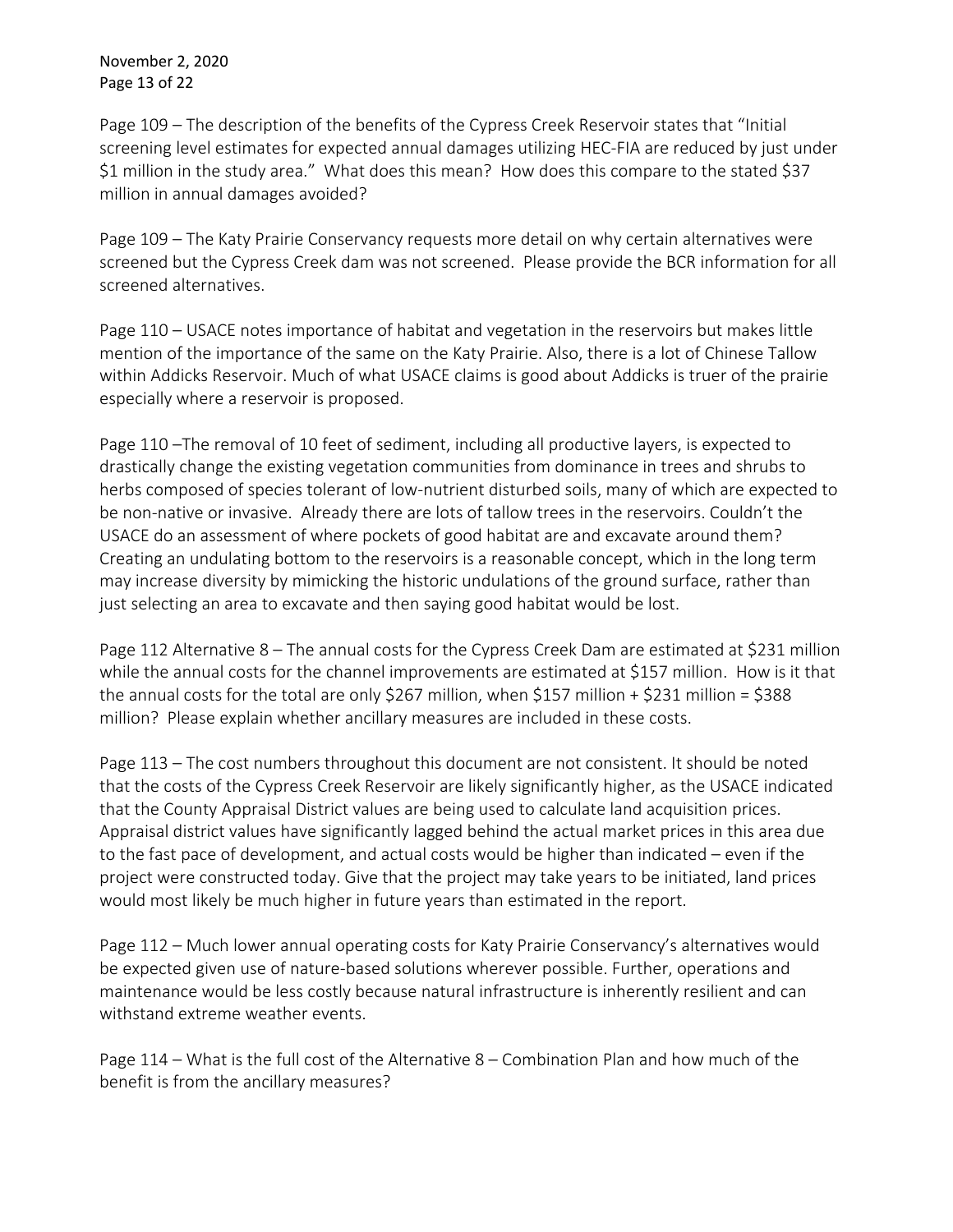November 2, 2020 Page 14 of 22

Page 120 – Mitigation estimates are based on desktop analyses and not field visits.

Page 120, Table 43 – How can the acres of mitigation be about the same for Alternative 8 (7,593 acres) as it is for Alternative 2 when it is a combination of Alternatives 2 (7,523 acres) and 6 (3,093 acres)? Shouldn't Alternative 8 be the sum of those two, i.e., 10,616 acres?

Page 122 – Table 45 depicts the annual costs for Alt 2 and 6, as well as Alt 8. Why are these costs different than those presented on Page 112? Again, why is the annual cost of Alt 8 (\$260 million) not equal to the sum of Alt 2 (\$225 million) and 6 (\$153 million) (which add to \$378 million)? Please explain whether ancillary measures are included in these costs.

Page 125 – Can the USACE explain why they would be recommending any of the alternatives when they note "The takeaway is that the alternatives under evaluation do not have an appreciable impact on the inflows at Addicks?" The impact to Buffalo Bayou is also worth questioning: Figure 61 shows that the Cypress Creek Reservoir does not reduce the inflows in a 100-year or 500-year event on Buffalo Bayou at Piney Point.

Page 126 – Table 47 indicates that peak inflows to the Barker Reservoir will increase slightly with the existence of a Cypress Creek Reservoir (Alternative 2) as well as Alternative 6, while the peak inflows to Addicks Reservoir will slightly decrease. Please explain.

Pages 126 -129 and associated figures (62-66) Tables (47-49) - These indicate that none of the projects significantly change the peak inflow to Addicks and Barker during the 100- or 500-year event; what does that mean? These graphs are confusing. What are "outflows into Addicks"? They also seem to indicate that outflows are greater for "With projects" than "Without projects." Please explain why.

Page 128 – Table 48 - How does the Cypress Creek Dam result in an increase of outflows compared to the "No Action" alternative at Addicks? This option does not include any Buffalo Bayou Channel Improvements, but shows outflows increasing at both reservoirs for both the 100- and 500-year storms. Also, the outflows are identical between Alt 6 and Alts 2 & 6. This table does not make sense.

Page 149 – 4.10 Environmental Consequences

Beneficial impacts – The USACE notes that the proposed Cypress Creek reservoir is good because it will preserve open space that would otherwise be lost to development in the future. However, a significant portion of the reservoir would be on lands already protected by the Katy Prairie Conservancy (easement and fee lands); as such, they are not subject to future development. These lands are protected in perpetuity either under conservation easement agreements or by being owned by the Katy Prairie Conservancy, an accredited land trust.

The USACE also notes in reference to this proposed reservoir that "the open space is expected to provide recreational opportunities that either currently do not exist or would have been reduced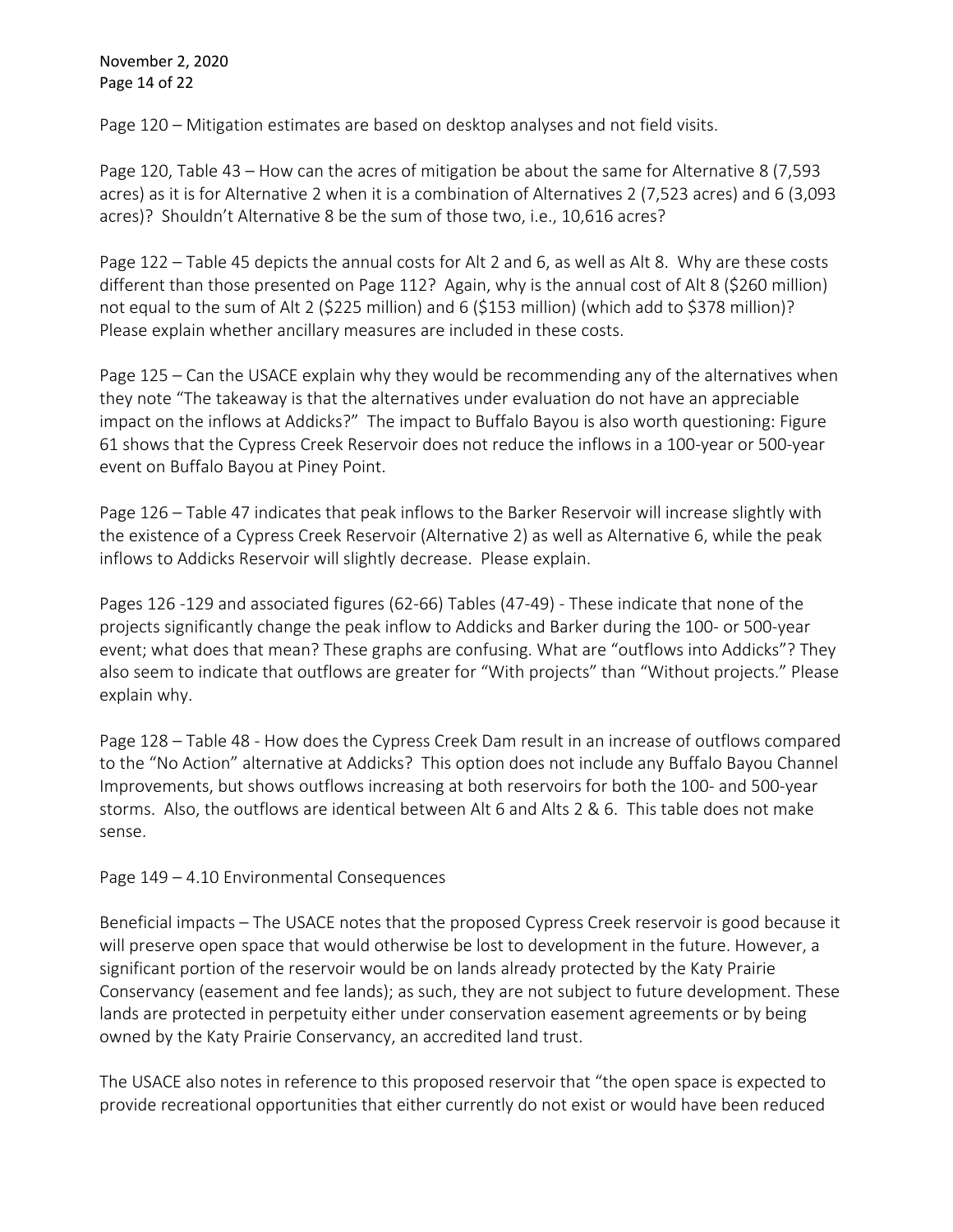November 2, 2020 Page 15 of 22

in future because of development." Katy Prairie Conservancy lands already provide recreational opportunities (trails, viewing platform, special events, education) and many more public activities are planned in the near and mid-term future, especially when we are no longer experiencing a pandemic.

The USACE states: "Ceasing grazing and agricultural practices…These habitat changes would create more suitable habitat for wetland-dependent and riparian-obligate species." Please note the Katy Prairie Conservancy provides extraordinary habitat in its nearly 5,000 acres of preserved wetlands, and is actively restoring grasslands. Second, sustainable grazing is an effective land management tool and, when correctly managed, may be used to control invasive species and improve soil health and plant biodiversity. To see the impacts that grazing has on proper land management, one need only look to Addicks and Barker Reservoirs which have become overrun by invasive brush and trees once the cattle were removed.

The USACE notes also that borrow areas will enhance wetland habitats, including this as a benefit. The Katy Prairie Conservancy already has many natural and restored wetland habitats on its properties, which are designed to benefit native species. The excavation of additional areas for the purpose of this proposed reservoir's berm construction is not providing a needed benefit and would involve designs and depths based on construction, not habitat, needs. Further, the berm itself would be constructed over floodplains and wetlands, creating much more harm than benefit. This should not be considered a benefit.

### Adverse Impacts

Page 149 – USACE states: "The chance for inducing development within the floodplains is likely in undeveloped areas." Such development would contribute to additional runoff from the Addicks watershed, negating some of the benefits, according to the USACE's "future without project" (FWOP) condition. The Katy Prairie Conservancy asks if this has been modeled, and questions whether the model used by the USACE takes into account the infiltration and detention benefits of a natural vegetated surface.

It is not true that only 20,000 acres of prairie remain in Harris and Waller Counties. What is true is that nearly 20,000 acres of the prairie have been protected. Further, there are an additional 50,000 acres (or more) of lands within the upper Cypress Creek Watershed that currently are open space or agricultural lands that if protected, could be restored to the historic prairie/wetland complex.

The USACE notes that, with regard to the Katy Prairie Conservancy lands where the proposed reservoir in upper Cypress Creek would be located, "Construction and operation of the reservoir would prevent future development…" Yet, the Katy Prairie Conservancy already prevents development on its protected lands through the permanent protection of its conservation easement lands and its fee ownership.

USACE is correct in that "These impacts would also apply … downstream of the embankment, where the embankment would sever hydrologic connections thereby affecting hydrologic regimes,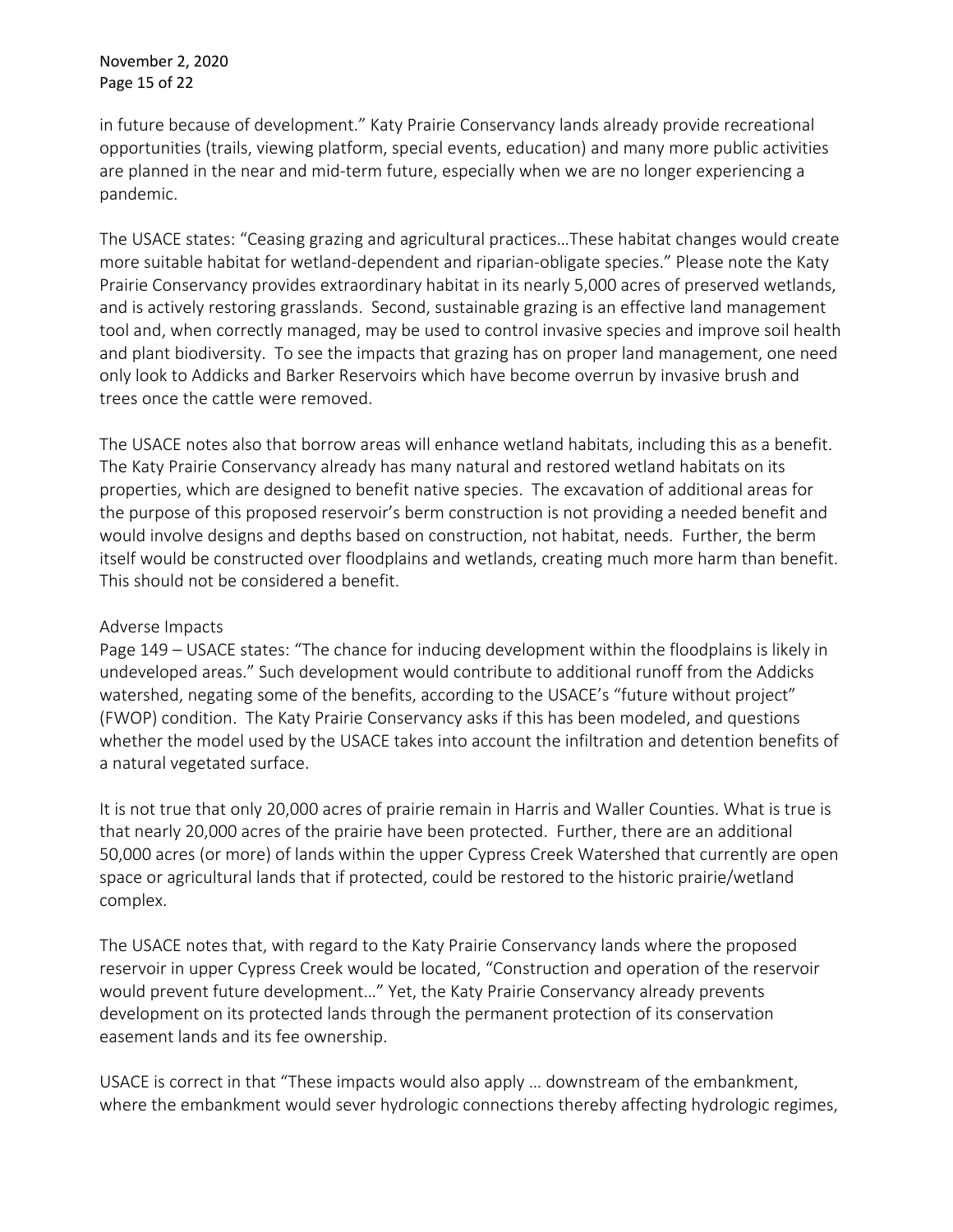November 2, 2020 Page 16 of 22

sediment and nutrient inputs and fragmenting habitats." (See earlier section on Steve Apfelbaum's analysis of what a reservoir would do to the Katy Prairie preserves).

USACE noted that "the proposed alignment of the reservoir would bisect the highest concentration of all known populations and result in direct and indirect mortality of Texas Prairie Dawn flower." Earlier USACE noted that highest concentration was in the reservoirs. The Katy Prairie Conservancy believes that the Katy Prairie has the highest concentration of this plant.

Page 150 – The USACE report states that while the Katy Prairie is not formally defined as a park or wildlife refuge, it has been identified by natural resource agencies (US Fish and Wildlife Service and Texas Parks and Wildlife) and conservation groups (Katy Prairie Conservancy, Bayou Land Conservancy ((formerly Legacy Land Trust)), Audubon, and Sierra Club) as an area of special cultural and ecological significance. Implementation of the Cypress Creek Reservoir would significantly alter and degrade more than 75 percent of the remaining range-wide Katy Prairie habitat and a significant portion of the actively managed and preserved remaining habitat. Approximately 90 percent (about 10,400 acres) of the project area is operating under Habitat Conservation Plans, including mitigation banks, where funding has been provided to maintain and enhance Katy Prairie, stream, riparian, and wetland habitats in perpetuity.

By the admission of the USACE study team in this Interim Report, the development of the Cypress Creek reservoir would significantly damage the conservation values of the Katy Prairie and would not solve the problem of eliminating flooding upstream and/or downstream. Why go to the extraordinary expense to build the Cypress Creek Reservoir if it will not solve the problem and will cause significant cultural and ecological damage?

Page 150 – The Interim Report notes that the creation of the Cypress Creek Reservoir would lead to degradation of this resource and the invasion of weeds and undesirable species. The removal of cattle would actually further degrade the land, as properly managed cattle not only provide an important local food source, but also keep invasive species like Chinese Tallow at bay. (One need to only look at the condition of Addicks and Barker reservoirs to recognize that the removal of grazing cattle has allowed invasive species to proliferate, diminishing the storage capacity of those projects.)

Page 150 – The report references 6,000 acres of Katy Prairie conservation lands that are immediately downstream of the embankment, and the disruption to the hydrologic connections. The report states "These indirect impacts would also cause the lands to underperform in expected habitat quality for conservation and could result in conflicts with the conservation easements and mitigation banks." This statement does not adequately describe the negative impacts of the embankment.

The embankment is proposed to bisect the Warren Ranch, which is the largest remaining working cattle ranch in Harris County, one that has been in continuous operation since the 1870s and is operated by the Katy Prairie Conservancy in partnership with descendants of the original Warren family. The ranch is operated as a working cattle ranch that includes a sustainable grazing plan to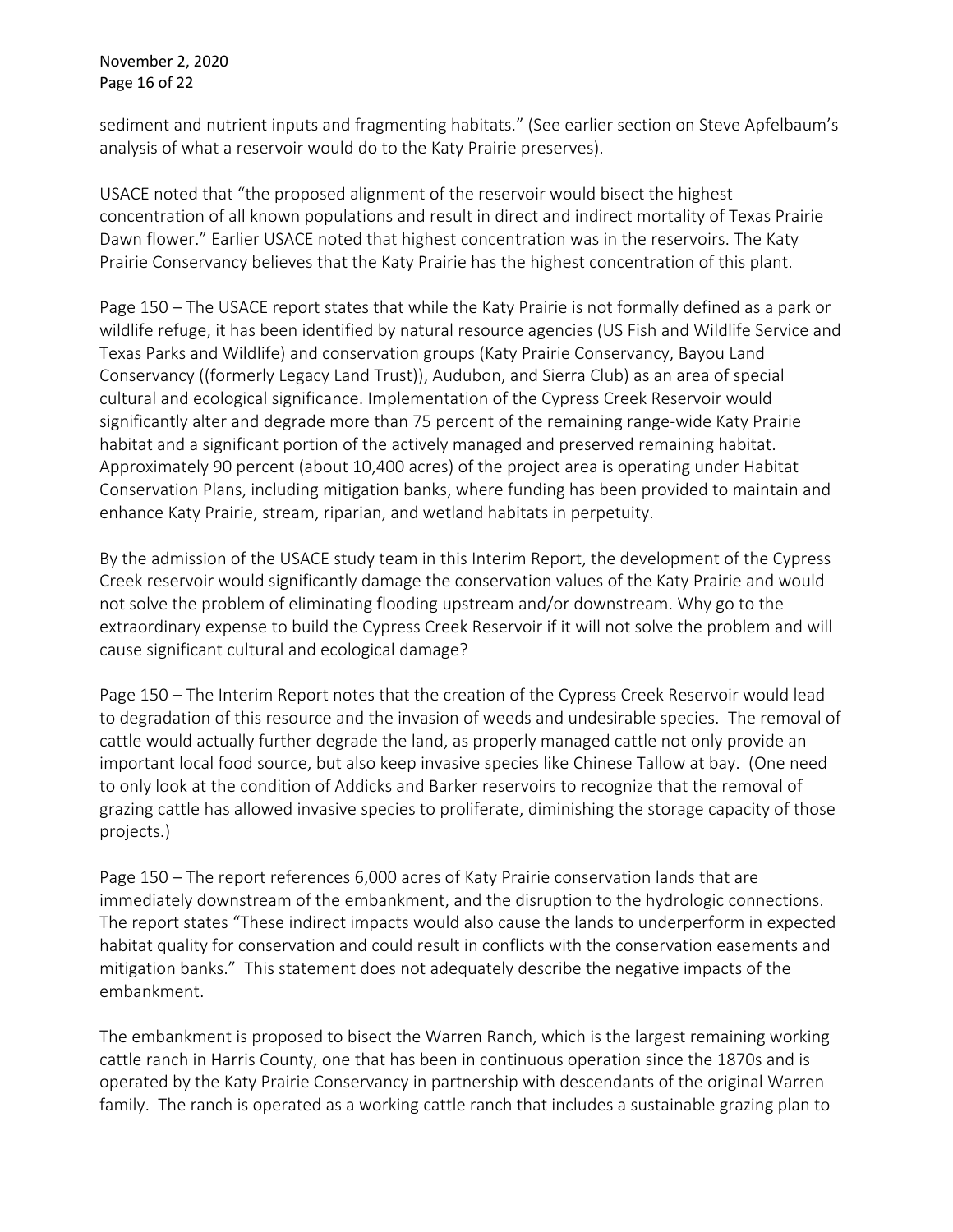November 2, 2020 Page 17 of 22

manage the land for wildlife habitat. The proposed embankment and associated excavation would bisect this historic cattle ranch, impacting cattle operations, plus some of the last few remaining areas of undisturbed native coastal prairie. Also impacted would be Cypress Creek, which remains in a natural wooded state from its headwaters on the Katy Prairie. The land on which the embankment would be constructed and the land from which material would be excavated provides extraordinary habitat, including prairies, wetlands, and wooded creeks – resulting in both destruction and severe alteration.

The report fails to adequately describe the value of uninterrupted contiguous habitat. Unfragmented and contiguous lands are critical to the health of many wildlife populations and the functionality of working lands. Land fragmentation impacts not only farms and ranches, but also the many plants and animals that live on the prairie. Smaller degraded fragments do not support the diverse wildlife communities that flourish on larger undeveloped and undivided areas.

Page 154 – USACE states: "The aggregate impacts of implementing the complete alternative (ALT 8) are considered Adverse and Significant with unavoidable long-term impacts." Why is this alternative being advanced?

Pages 155 to 158 – Mandatory buyouts would not be required if a solution to reducing flood risk could be found. One such solution: deploying Katy Prairie Conservancy's nature-based plan along with improving the carrying capacity downstream of the Addicks and Barker Reservoirs. Will the USACE consider other alternatives than the ones currently considered as part of the initial scoping?

Page 165 - Table 51 depicts the residual damages after implementation of the different alternatives. Alt 6 leaves \$65.879MM in residual damages, and Alt 7 (adding the Alt 2 Cypress Creek Dam) reduces damages to \$63.299 MM. This is an incremental damage reduction of only \$2.58 MM. The sizeable (\$2.1-2.9 billion) additional investment in the Cypress Creek Dam and all of the resulting environmental harms do not appear to justify this small incremental reduction. (See also Pages 166-167, Table 52).

Page 171 – The Interim Report states: "Resource agency concerns have predominantly been concerned with implementing any proposed measures within Katy Prairie habitat and along Buffalo Bayou. The Katy Prairie is the last remaining coastal prairie in Harris County and less than 1 percent remains throughout the state. The Cypress Creek Reservoir would impact nearly all of the known high-quality Katy Prairie habitat remaining. An environmental team began working on a conceptual ecological model to understand the function and productivity of the Katy Prairie better; however, no models were ever built and no data collected due to the removal of the Cypress Creek Reservoir measure from further consideration." Since the USACE noted that no models were built and no data collected because they had removed the Cypress Creek Reservoir measure from further consideration, why is it still one of the Focused Alternatives being discussed without those studies? Why did it appear that this alternative was dropped from consideration initially but then later recommended as a top priority alternative?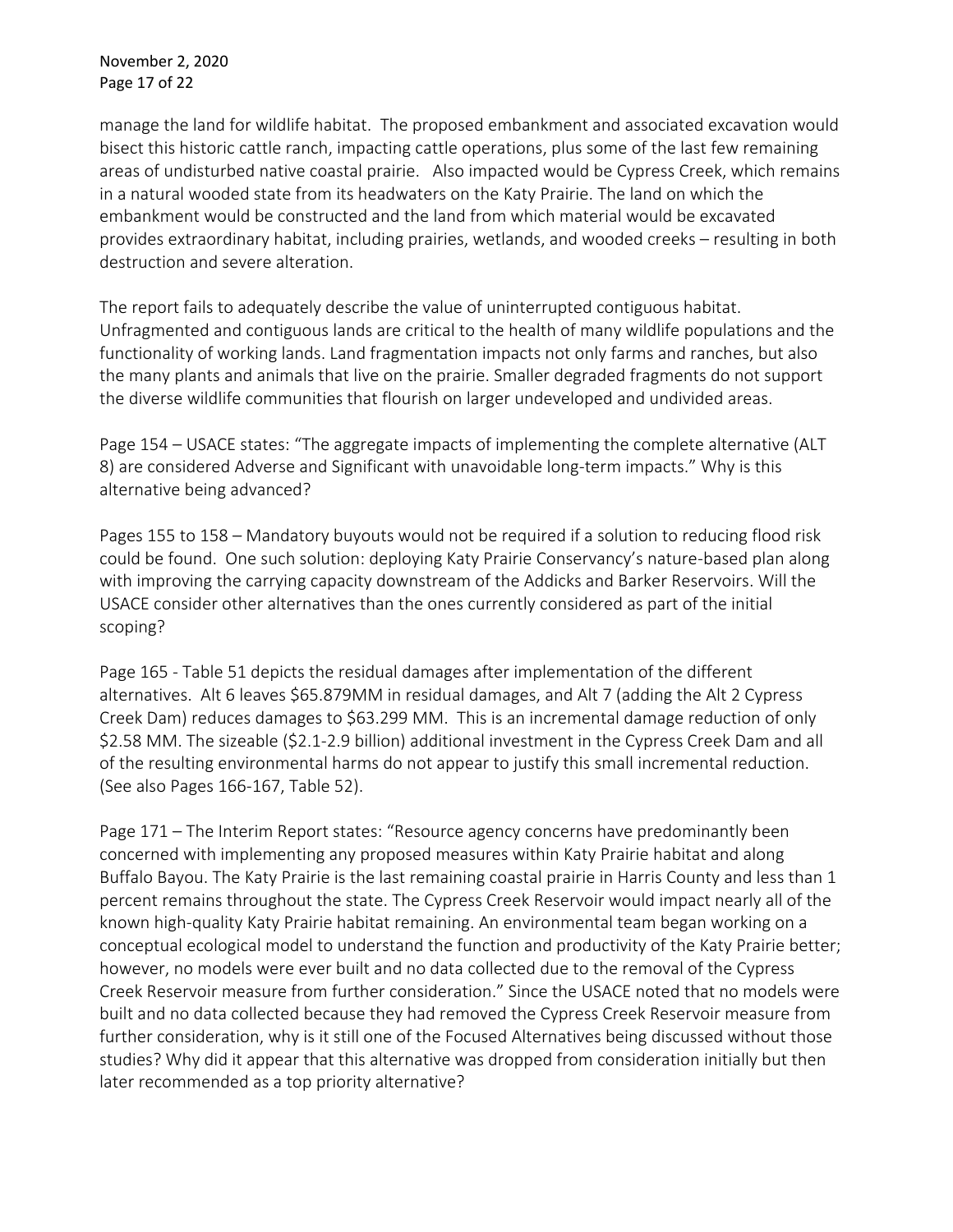November 2, 2020 Page 18 of 22

Page 172 – USACE notes: "Even with the temporal accounting in the impact and mitigation analyses, the loss of mature habitat is significant in this urban environment and may be unavoidable." If this is the case, why not take the same tact and destroy the "habitat" in the reservoirs so as to increase storage? Also, why not construct a tunnel so as to avoid damaging urban (and prairie) habitat?

Page 173 – USACE notes there was "Strong support for implementing Nature-Based Features (e.g. preserving the Katy Prairie through land acquisition, restoring native habitats and bayous, using green infrastructure…" and for the reduced cost of using nature-based features, but the USACE did not seem to take any of these comments to heart and use them to better define their study. Why? We urge USACE to study nature-based features.

The Katy Prairie Preserve is a healthy, connected ecosystem within a one-hour drive from downtown Houston. Unfortunately, the fact that these lands remain largely undeveloped makes them an attractive target for infrastructure projects, including a costly dam and reservoir that, while providing a good political sound bite, do not solve the problem of flooding threats in the Addicks and Buffalo Bayou watershed.

# We request that the Cypress Creek Dam and Reservoir be removed from further consideration.

Sincerely,

Mary Anne Piacentini President and Chief Executive Officer

Attachments Katy Prairie Preserve Restrictions and Funding Sources The Prairie Solution to Flooding Brochure (sent via email) The Prairie Solution to Flooding PowerPoint (sent via email)

cc: Katy Prairie Conservancy Board of Directors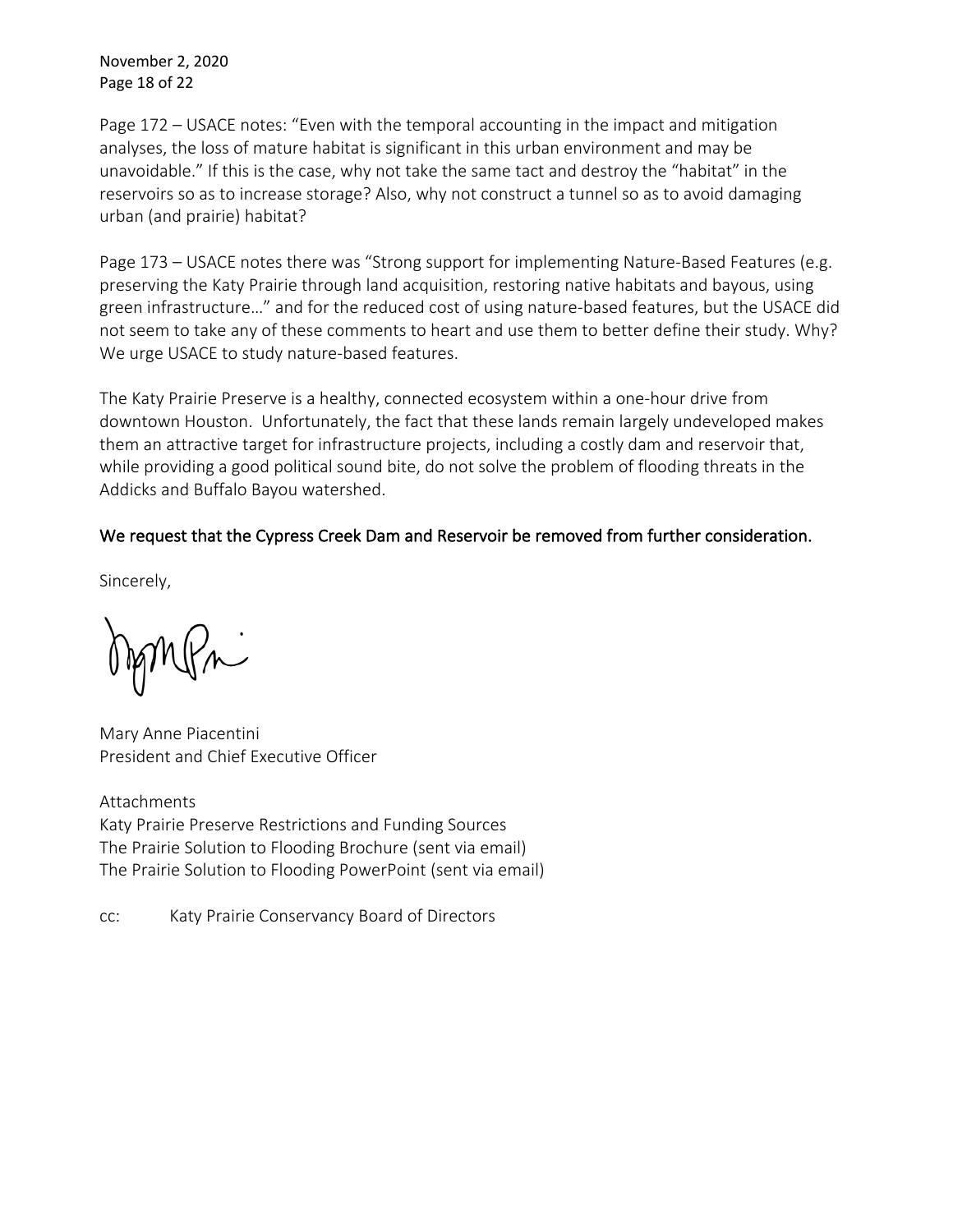# KATY PRAIRIE PRESERVE - RESTRICTIONS AND FUNDING SOURCES

The Katy Prairie Conservancy (KPC) has protected 18,291 acres on the Katy Prairie for the benefit of wildlife and people. These conservation lands provide wildlife habitat, recreational opportunities, improved water and air quality, local foodstuffs, and flood mitigation. KPC has benefited from federal, state, and local land protection programs that have well-defined restrictions. In addition, significant private funding was secured to either match governmental support or to acquire/protect land privately. Taking the value of land owned and the value of donated conservation easements, private and other sources donated \$4 for every \$1 in federal funds.

# FEDERAL FUNDING

8,258 acres of KPC's Preserve System have been protected pursuant to projects that received funding U.S. Fish and Wildlife Service's North American Wetlands Conservation Act, Coastal Impact Assistance Program (CIAP), and/or the Endangered Species Act. These funding sources require that KPC record a conservation easement (CE) or place a notice of grant requirements (NOGR) to ensure the permanent protection of the conservation values identified in the grant. These programs support the protection of critical migratory waterfowl and shorebird habitat as well as endangered species where they exist. USDA's Natural Resources Conservation Service funded a conservation easement on 867 acres; USDA is a party to the perpetual easement.

# CONSERVATION EASEMENTS

More than 6,420 acres are protected by conservation easements – either ones held by KPC on private lands or ones held by other land trusts or units of government on KPC lands. These easements protect the conservation values of the land in perpetuity.

# **MITIGATION**

KPC is the joint owner of the Katy Prairie Umbrella Stream Mitigation Bank which is permitted under Section 404 of the Clean Water Act through the U. S. Army Corps of Engineers. The bank mitigates for impacts to streams and encompasses 443 acres on the Warren Ranch. These acres are also protected by an easement held by Texas Land Conservancy. Another 1,568 acres on the prairie are subject to wetlands and prairie mitigation requirements (with another 152 acres pending final approval).

# HARRIS COUNTY FLOOD CONTROL DISTRICT EASEMENTS

The Harris County Flood Control District acquired eight easements on 5,556 acres of Katy Prairie Conservancy lands to protect the natural conveyance of flood, storm, and surface runoff waters. KPC cannot divert, restrict, interfere, or otherwise impede conveyance as it currently crosses the tracts; the District has no right to modify or otherwise improve the easement area. These agreements are in perpetuity.

Total areas protected in perpetuity = 17,623 acres.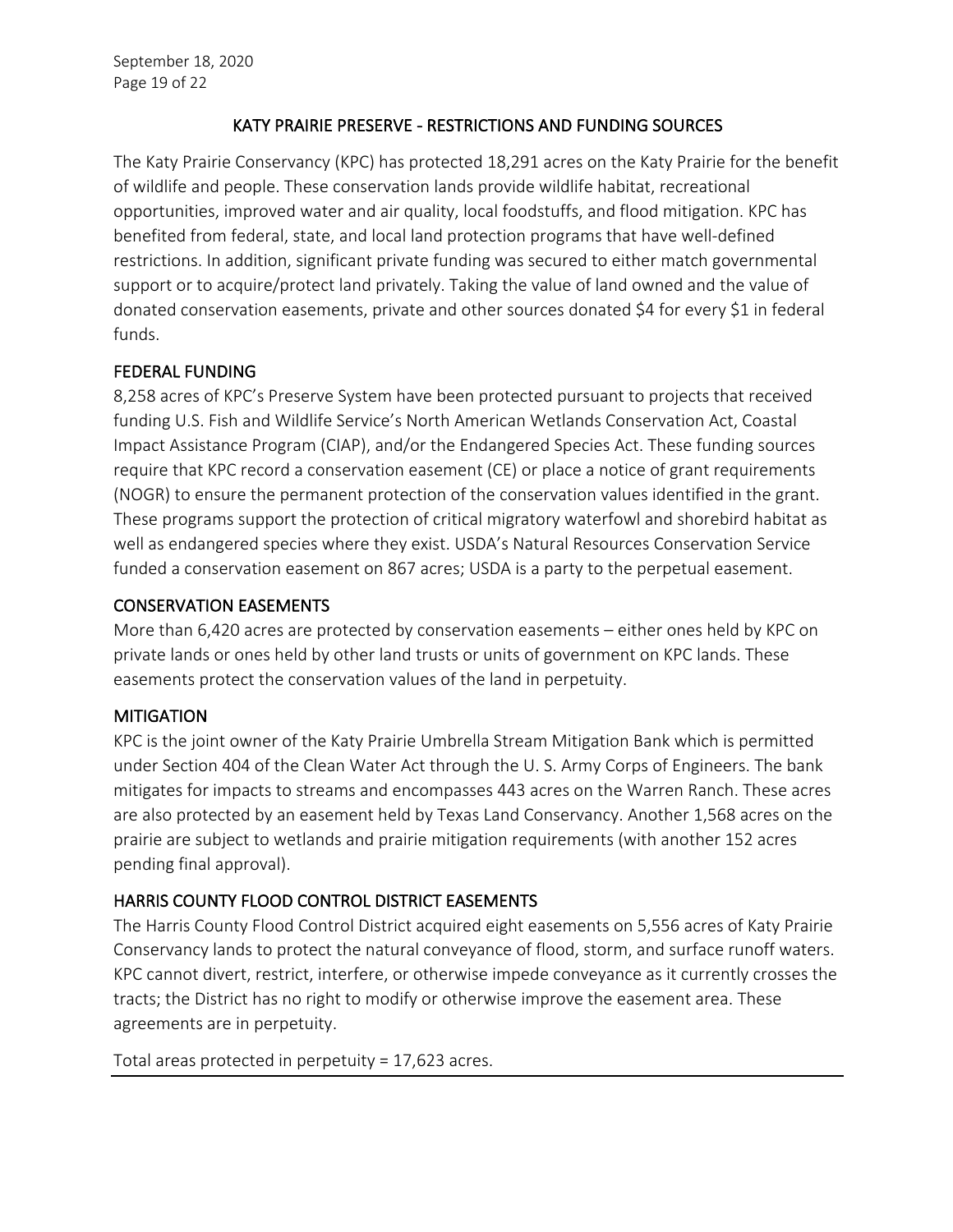### Detail on Restrictions

### U.S. Fish and Wildlife Service

Funding from the U.S. Fish and Wildlife Service has contributed to the protection of 8,258 acres on the Katy Prairie from multiple initiatives over the last 22 years:

### North American Wetlands Conservation Act

*Phase 1. The Katy Prairie Initiative Project:* The Katy Prairie Initiative Project was recommended by the North American Wetlands Conservation Council and approved by the Migratory Bird Conservation Commission. The grant provided financial support to begin a watershed-based initiative to permanently conserve 1,828 acres of critically imperiled migratory waterfowl and shorebird habitat within the Katy Prairie and during Phase 1 to focus on protecting palustrine farmland habitat within the Cypress Creek Watershed.

*Katy Prairie Initiative II The Next Phase, TX:* This project resulted in the acquisition of an additional 2,207 acres of a combination of palustrine emergent agricultural wetlands, riparian corridor, and depressional prairie wetlands. KPC agreed to manage acquired properties with technical assistance from the Texas Parks and Wildlife Department and the U.S. Fish and Wildlife Service in a manner consistent with the needs of wintering waterfowl, shorebirds, wading birds, Neotropical migrants, raptors, and other species that are dependent on these habitats.

*Coastal Prairie Wetlands Restoration/Acquisition II and Coastal Prairie Wetlands Restoration/Acquisition III* resulted in the protection of an additional 1,305 acres of wetlands and associated uplands in fee title and conservation easement in order to protect and improve important wintering and migrations habitat for waterfowl, shorebirds, other wetland-dependent migratory and resident birds. This project advanced the important regional effort to protect and improve vital inland coastal prairie and agricultural wetlands on the Katy Prairie, an area that provides habitat which is critical to the nesting success and survival of many grassland dependent bird species, including the Mottled Duck.

*Coastal Prairie Wetlands Preservation Project* preserved 1,326 acres to protect and improve vital inland coastal prairie and agricultural wetlands on the Katy Prairie, an important migratory bird stopover area.

*Coastal Prairie Habitat Initiative:* The initiative resulted in the acquisition of 964 acres of land on the Katy Prairie, including 320 acres in fee as well as a conservation easement on an additional 644 acres on the Katy Prairie in order to benefit migratory waterfowl and grassland species that inhabit coastal and inland areas on Texas's Gulf Coast.

## Coastal Impact Assistance Grants

*Warren Lake Acquisition and Wetland Restoration.* This project helped permanently protect 250 acres on the Warren Lake at Warren Ranch as part of the implementation of the Texas Coastal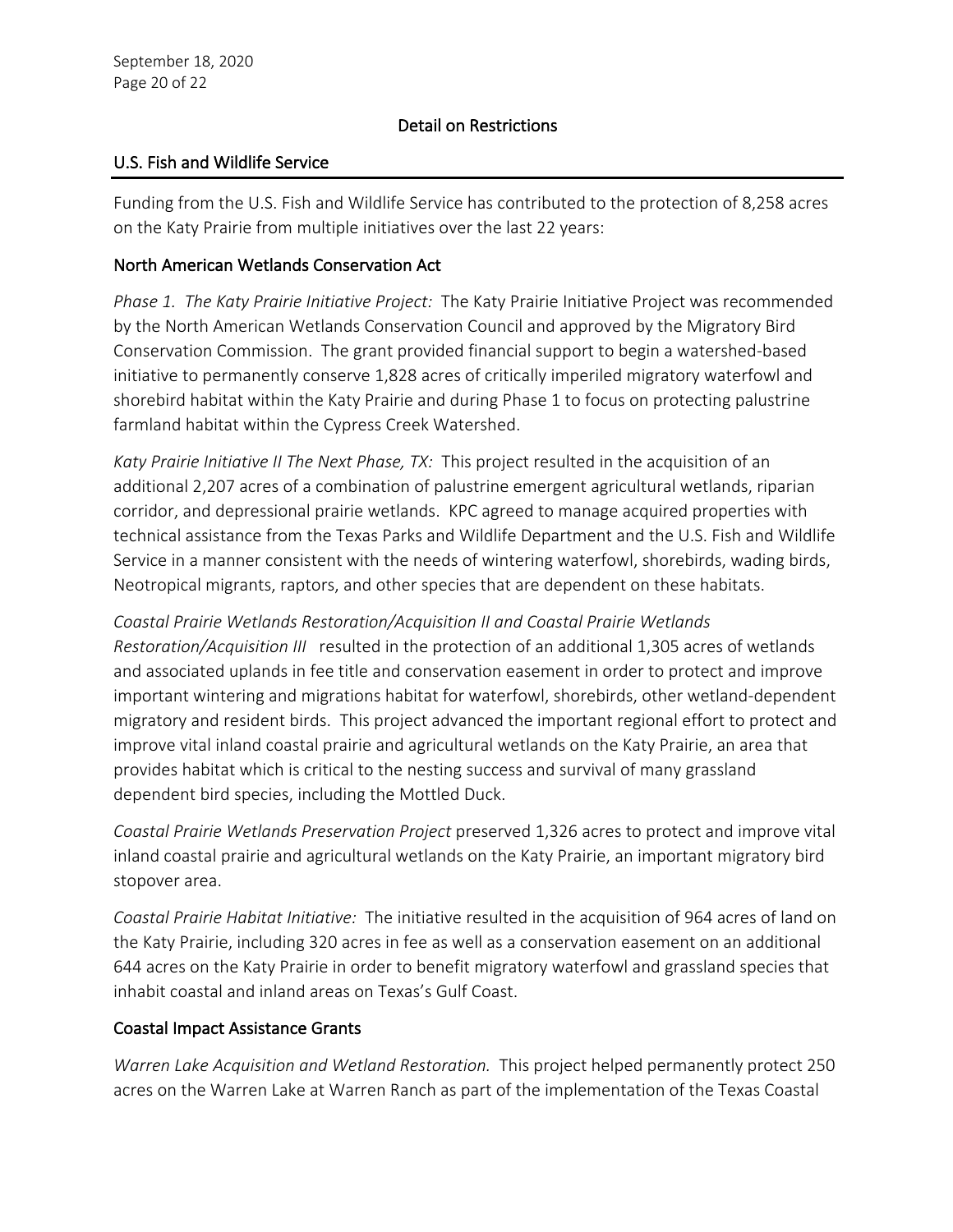September 18, 2020 Page 21 of 22

and Estuarine Land Conservation Plan within the project area for the North American Waterfowl Management Plan, Gulf Coast Joint Venture: Texas Mid-Coast Initiative (GCJV-TMI). The project addressed the plan's priority land types and values - coastal prairies and rivers, streams, and riparian zones, and helped protect and restore: quality wintering habitat for four high priority waterfowl species (Northern Pintail, Mottled Duck, Mallard and Lesser Scaup); quality breeding habitat for one high priority waterfowl species (Mottled Duck); high quality breeding habitat for one priority waterfowl species (Wood Duck); migration and wintering habitat for five priority waterfowl species (Wood Duck, Redhead, Canvasback, Ring-necked Duck, and American Wigeon); and positively impact an additional 13 species of waterfowl – all as identified by the GCJV-TMI.

*Katy Prairie Wetlands Project.* The project involved the acquisition of 169 acres of depressional prairie wetlands, riparian corridor, and palustrine emergent agricultural wetlands within the Cypress Creek watershed on the Katy Prairie in Harris County

### Endangered Species

*Endangered Species Mitigation Funds.* USFWS funding allowed for the perpetual conservation of 205 acres of the Warren Ranch where a significant population of Hymenoxys Texana (Prairie Dawn) has been found.

### National Fish and Wildlife Foundation

Three grants have been awarded by the National Fish and Wildlife Foundation to perpetually protect an additional 985 acres of important wildlife areas on the Katy Prairie.

## Harris County Flood Control District Easements

The Harris County Flood Control District has acquired eight easements over 5,556 acres of Katy Prairie Conservancy lands to protect the natural conveyance of flood, storm and surface runoff waters. KPC agreed not divert, restrict, interfere, or otherwise impede conveyance as it currently crosses the tracts and the District has no right to modify, divert, or otherwise improve flood conveyance on these tracts.

## U.S. Army Corps of Engineers Mitigation Permits

*Katy Prairie Stream Mitigation Umbrella Bank* was constructed and permitted by the US Army Corps of Engineers to provide for habitat restoration, establishment and enhancement activities of stream corridors within the Warren Ranch in order to mitigate impacts of development on riparian corridors pursuant to the Clean Water Act. The stream bank project affects 443 acres within Warren Ranch.

*Wetlands Mitigation.* Multiple tracts have been transferred in fee to KPC or are subject to perpetual conservation easements held by KPC as required by the individual permits issued by the U.S. Army Corps of Engineers to mitigate the impacts of development on wetlands losses.